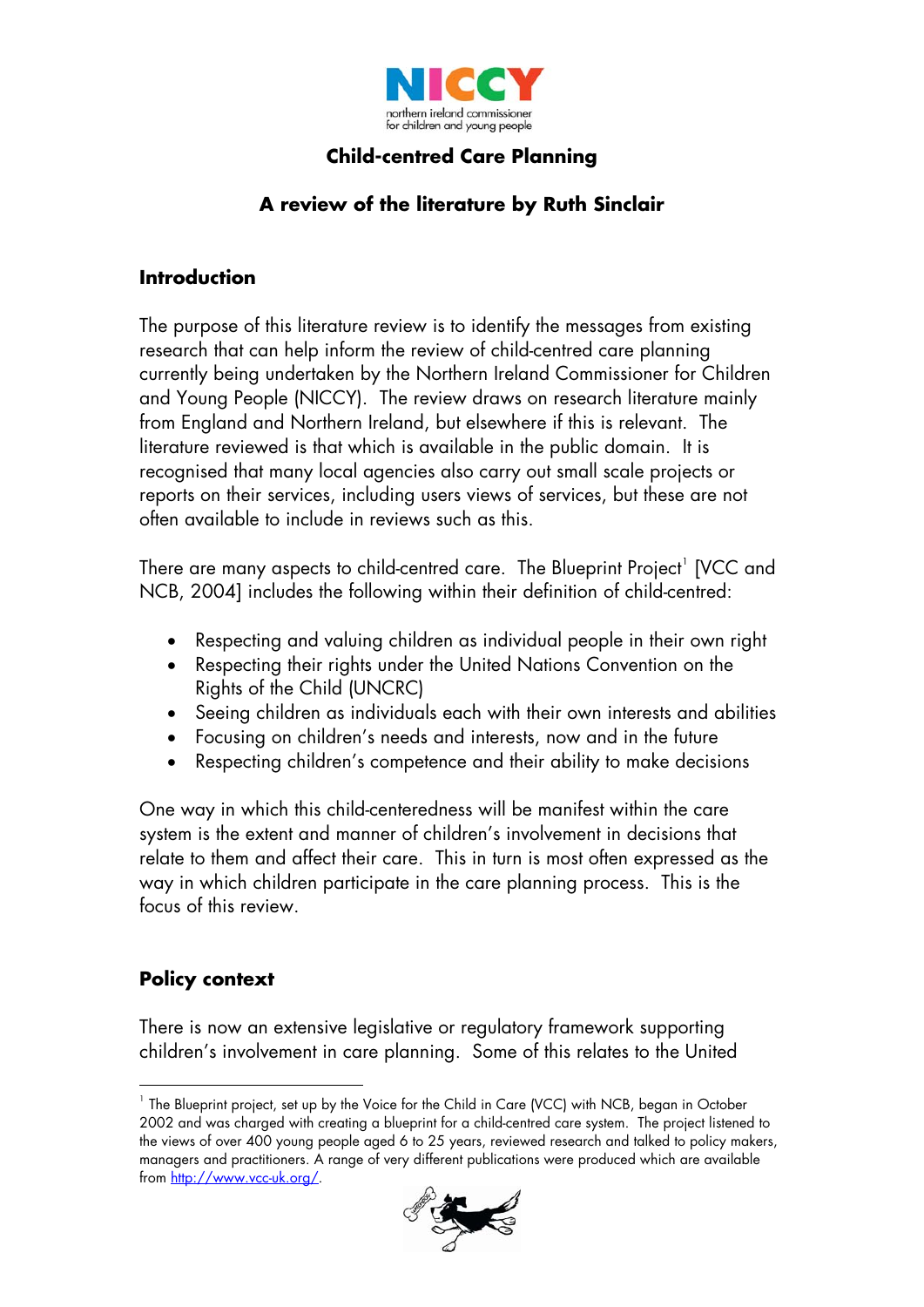

Kingdom (UK) as a whole, some to England and Wales, some to England or Northern Ireland alone. However, even where a specific legislative requirement is confined to a particular jurisdiction, it is likely that its influence on practice will be felt more widely.

Undoubtedly within a UK context the most significant policy framework for developing children's participation across all aspects of their lives is the United Nations Convention on the Rights of the Child [UNCRC]. The Convention was passed by the United Nations (UN) in 1989 and ratified by the UK government in 1991. The UNCRC has many Articles covering all aspects of children's rights. These are most often grouped as rights to protection, to provision of services and to participation. Many of these Articles are highly relevant to child-centred care, but perhaps Articles 12 and 13 are most pertinent. These state that:

States parties shall ensure to the child who is capable of forming his or her own views the right to express those views freely in all matters affecting the child, the views of the child being given due weight in accordance with the age and maturity of the child. (Article 12, UNCRC)

Particularly pertinent to children in public care and the care planning process, Article 12 continues:

For this purpose the child in particular shall be provided the opportunity to be heard in any judicial and administrative proceedings affecting the child, either directly, or through a representative or an appropriate body, in a manner consistent with the procedural rules of national law. (Article 12 UNCRC)

Article 13 of the UNCRC is especially relevant when we consider the needs of younger children in care or those with a disability.

The child shall have the right to freedom of expression: this right shall include the freedom to seek, receive and impart information and ideas of all kinds, regardless of frontiers, either orally, in writing or in print, in the form of art, or through any other media of the child's choice. (Article 13, UNCRC)

Also of relevance to children in care in Northern Ireland, Article 14 promotes children's rights to 'freedom of thought, conscience and religion' and Article 30 notes children's right 'to enjoy his or her own culture, to profess and practice his or her own religion, or to use his or her own language' (Kelly and Sinclair, 2003).

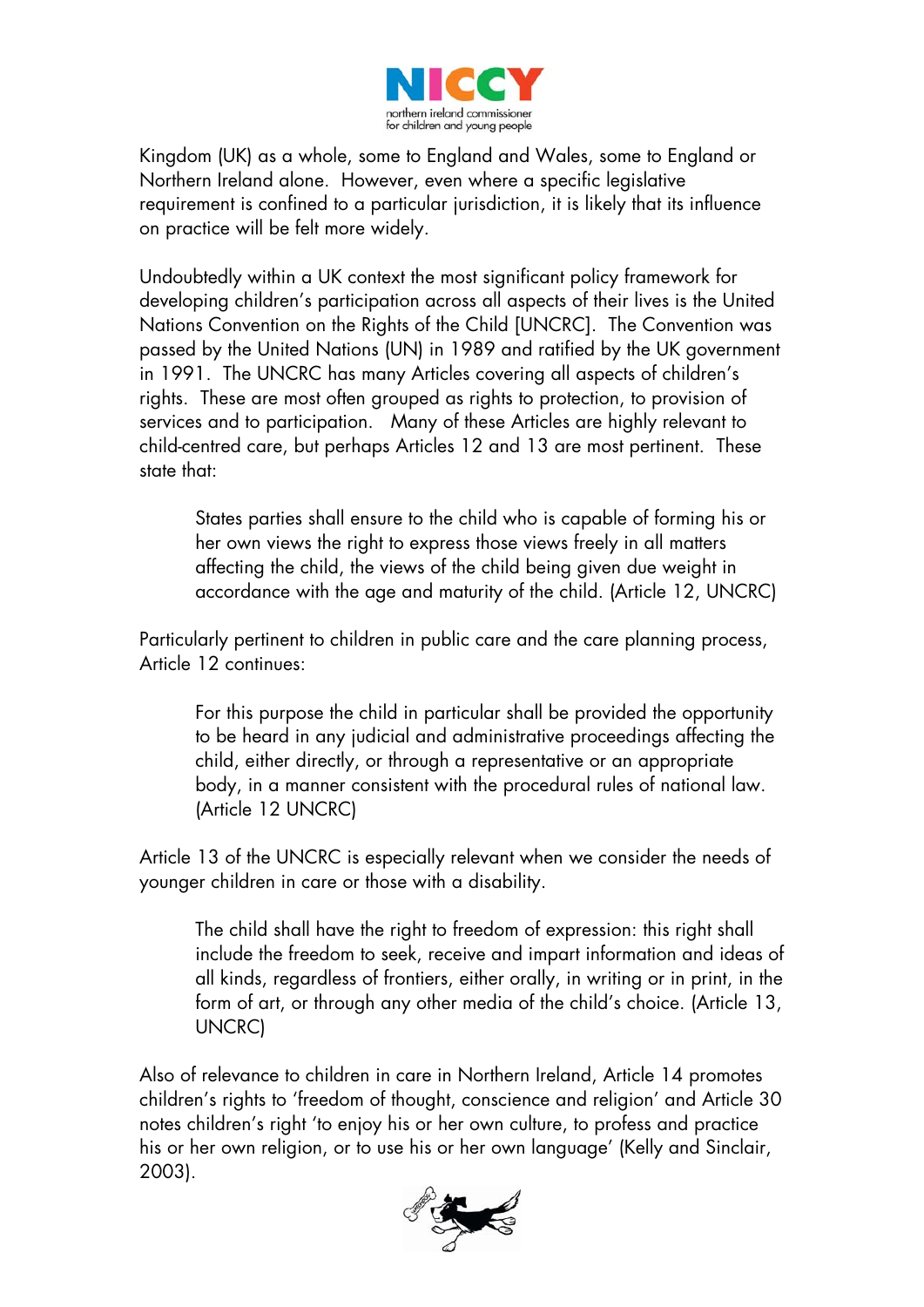

Across the UK the UNCRC was very slow in making an impact, but in recent years this has changed and the UNCRC can now be seen to have given an enormous boost to children's participation in a wide range of decision-making situations, involving many agencies and covering a wide spectrum of issues (McNeish, Newman and Roberts, 2002).

Whether this optimism is to be found in Northern Ireland would seem to be more open to question. In reviewing the application of the UNCRC to children in Northern Ireland Kilkelly et al (2005) state that:

'The conclusion that Northern Ireland does not listen to its children or, worse, that it affords them only minimalist, tokenistic opportunities to participate and engage with adults is a theme which cuts across all the themes within the research'. (Kilkelly et al, 2005)

The changing climate on children's rights and participation is also well illustrated by the introduction of Children's Commissioners in each of the constituent parts of the UK. The Northern Ireland Children's Commissioner was appointed in 2003 and in England in 2005. While both will have a role in promoting the participation of all children, the Northern Ireland commissioner, unlike his English counterpart, also has a brief to take up individual cases, which may relate to children in care. Within England there is also the post of Children's Rights Director, within the Commission for Social Care Inspection (CSCI), which has an important influence on the child-centredness of services to children in public care.

Other UK-wide legislation which is relevant to care planning is the European Convention on Human Rights, incorporated into UK law by the Human Rights Act 1998, particularly in terms of the implementation of decisions made in respect of children and restrictions of their liberty [SSI and ETI, 2002].

## **Children in Care**

When we consider the policy context relating to children in public care it may be more appropriate to deal with Northern Ireland and England (and Wales) separately.

In England and Wales the involvement of children in care in decision-making has a much longer history than the passage of the UNCRC. The Children Act 1975 contained the requirement to: '*ascertain the wishes and feelings of the* 

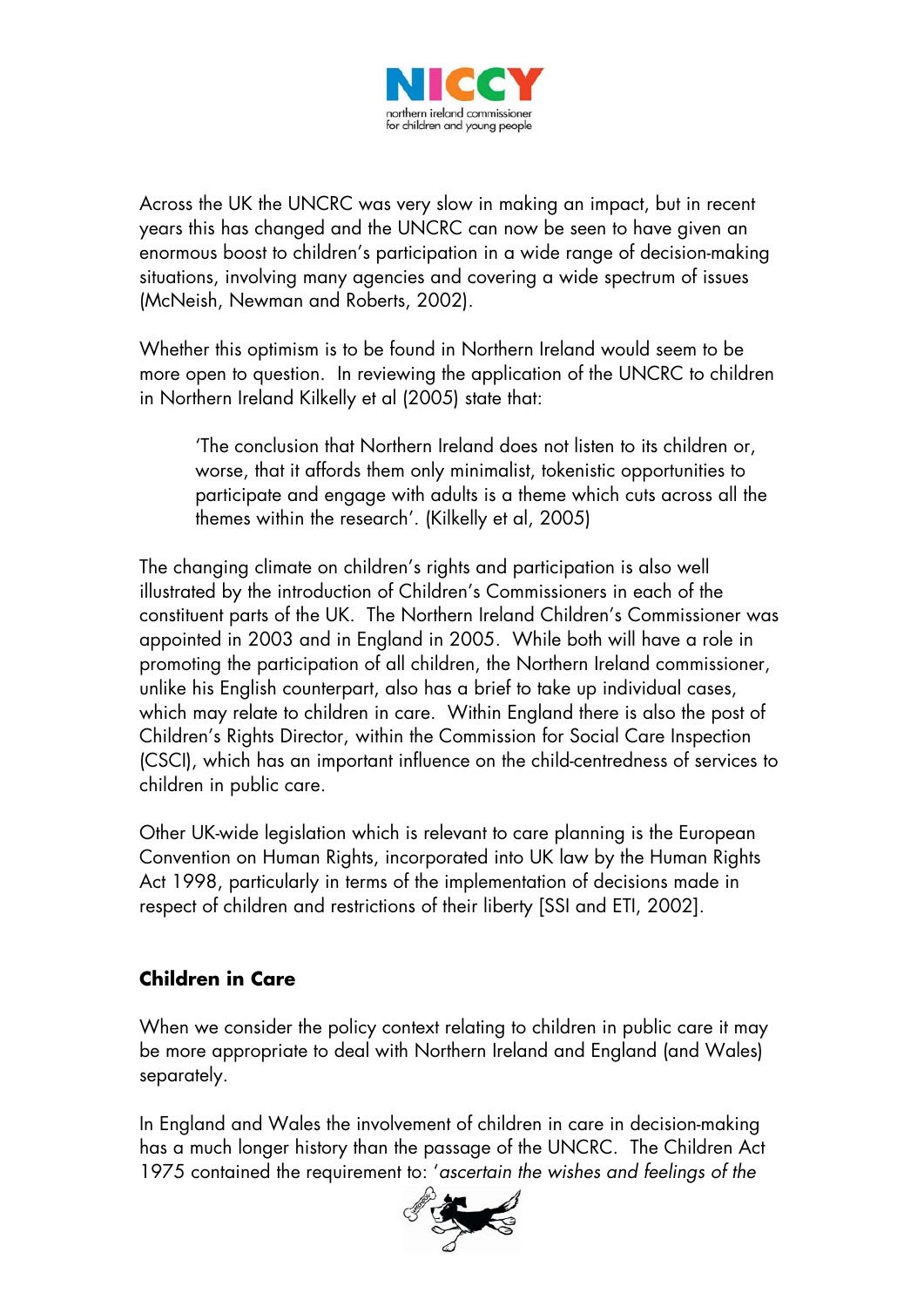

*child regarding decisions and to give due consideration to them, having regard to his age and understanding'*. This requirement was powerfully reinforced by the Children Act 1989 and the accompanying volumes of Guidance and Regulations, which introduced formal consultation processes in respect of children involved in court proceedings and who are looked after by a local authority.

Since the Children Act 1989 there has continued to be important changes which have influenced the policy agenda and often the legislative framework concerning the participation of children in care planning (Williams and McCann, 2006). These influences may have a more direct impact on the policy agenda in England, but they are also very relevant to thinking in Northern Ireland. They include:

- $\triangleright$  Continuing awareness and understanding of children's rights, competences and role as consumers of services
- $\triangleright$  Better understanding of the nature and practice of participation
- $\triangleright$  Reinforcement of the principles of good Care Planning
- $\triangleright$  An emphasis on preventative work and children in need
- $\triangleright$  Continuing evidence of poor outcomes for children leaving care
- ¾ More interagency work and information sharing, post Climbie
- ¾ Concerns about accountability with respect of Court Care Plans

While the Children Act 1989 is still the principal source of statutory requirements regarding the involvement of children, other legislation has since been passed to reinforce or expand that of the original Act. For example, the Care Standards Act 2000 sets National Minimum Standards for children in residential care; the introduction of Guidance on both the Health and Education of Looked after Children (DH 2000, DH,2002a) and the requirement for separate, individual Health Plans and Personal Education Plans; Children (Leaving Care) Act 2000 which introduced Pathway Plans as a statutory requirement to actively involve young people in making plans for leaving and after care and the role of the Independent Reviewing Officers as set out in the Adoption and Children Act 2002.

The paperwork associated with care planning processes has also taken on a more formal status with government endorsement of the Common Assessment Framework and the Integrated Children's System (DH, 2002b; DfES, 2005)

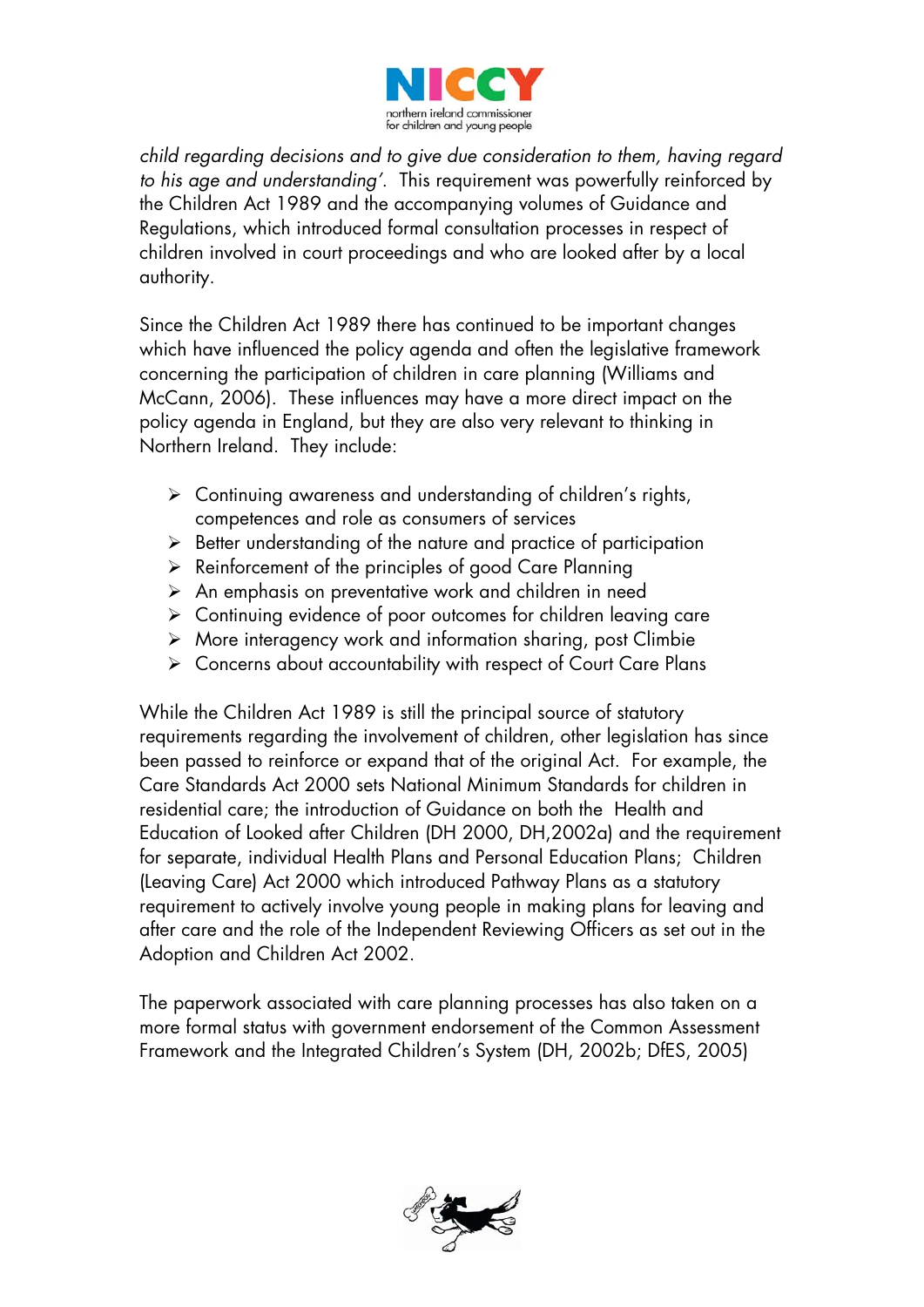

## **Northern Ireland**

Until the implementation of the Children (NI) Order 1995 there was no statutory requirement in Northern Ireland to develop care plans for children in care. Although the Boarding Out Regulations 1976 contained a statutory duty to review '*the health and well-being of every child who is boarded out by them in the light of reports written about him'*, this did not mention the involvement of children in the process.

The Children (NI) Order 1995, which was implemented in November 1996, follows very closely the content of the Children Act 1989 and is similarly supported by several volumes of Guidance. The Children Order and its associated Guidance requires that every looked after child should have a written Care Plan which is subject to review and there is a requirement [Reg 7(1)] upon all Trusts, when making decisions about looked after children to consult all parties, including children (SSI (NI), 2002).

Similarly, other important policy and legislative frameworks, first introduced in England, have been implemented subsequently in Northern Ireland with changes in detail rather than principle. For example, the looked after children (LAC) materials were tailored for Northern Ireland and introduced by the Health & Social Services Boards as a mandatory requirement in the commissioning of services for looked after children provided by the Trusts. Similarly the Children (Leaving Care) Act (Northern Ireland) 2002, which was implemented in 2005, was closely modelled on the English Act and had much to say about the participation of young people in all matters, especially in planning their care and after care. However the legislative changes in England to require advocacy services for children in care and to introduce Independent Reviewing Officers have not yet been introduced into Northern Ireland (Kilkelly et al, 2005).

On the plus side the Office of the First Minister and Deputy First Minister (OFMDFM) has published a draft Strategy for Children and Young People, '*Making it R WRLD 2'*, which sets out a far reaching and overarching 10 year strategy in respect of children in Northern Ireland. It is hoped that the final document will be released in 2006 (OFMDFM, 2004). The document sets both a clear strategy and a set of objectives in respect of children's participation which should be influential in creating the climate where children's participation is not only welcomed but expected.

All children and young people in Northern Ireland, according to age and maturity, will have the opportunity to participate effectively and

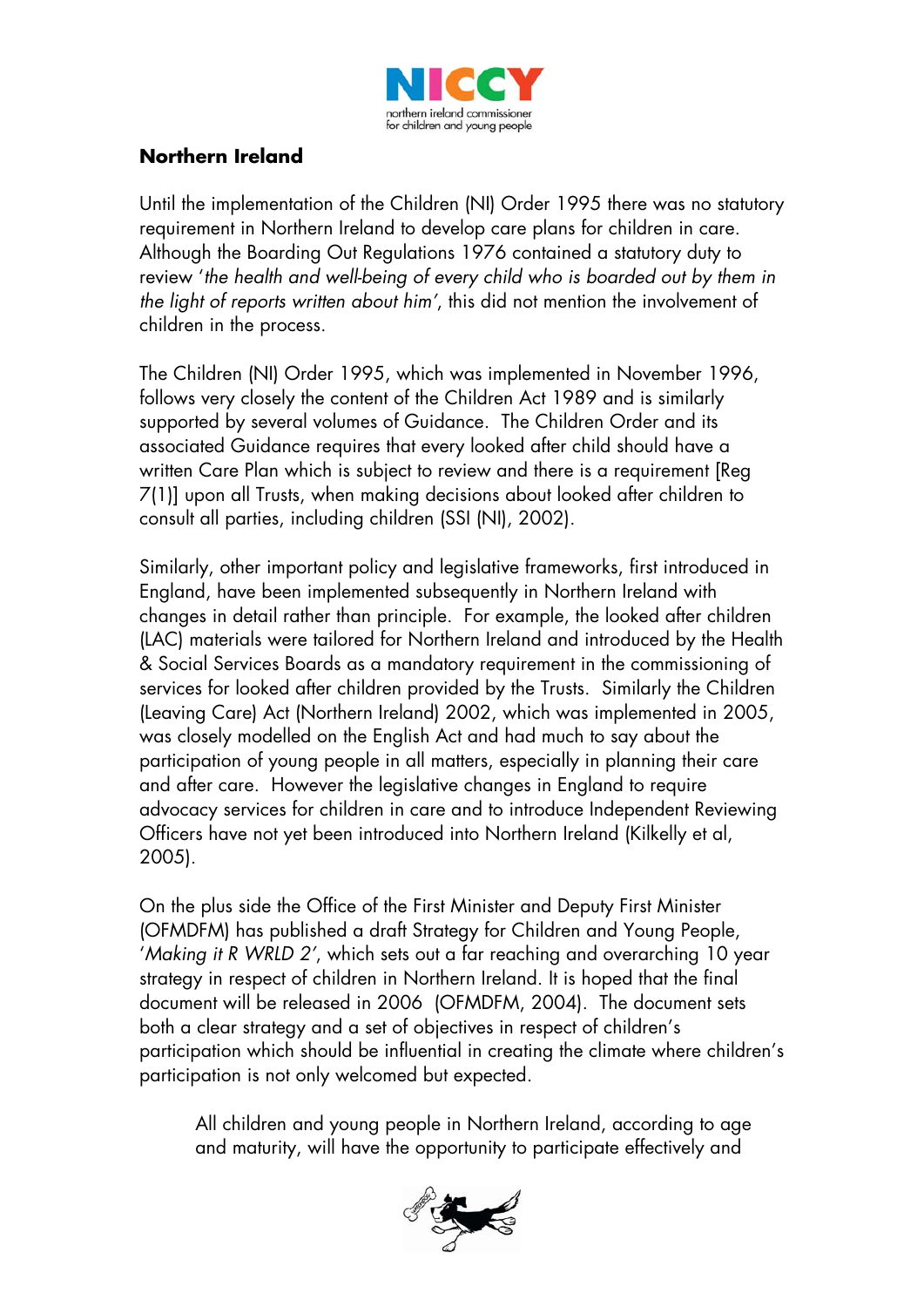

meaningfully as full, active and valued citizens in decisions affecting their lives. (OFMDFM, 2004, p 45)

## **The participation of children in care planning**

Before looking further at the evidence around children's participation in the care planning process it is important to ask what is meant by 'participation' in this context.

There are many different interpretations of 'participation' (Boyden and Ennew, 1997). It can simply mean taking part, being present, being involved or being consulted. Alternatively it can involve a transfer of power so that the participants' views have a real influence on decisions – such that children will have a well founded belief that their participation will make a difference to the decisions that are made about them (Sinclair, 2004). While it may be felt that only the second part of the above definition is pertinent to child-centred care, the first may also have some place and be no less important or challenging, especially in respect of young children and those with disabilities and communication difficulties (Franklin and Sloper, 2005).

These different definitions of participation also contain within them different assumptions about levels of participation - in terms of the amount of power that adults are prepared to share with children. These have been depicted in many ways, including ladders (Hart, 1997) and walls (Thomas 2000), but one that illustrates that levels need not necessarily be hierarchical is that used by Kirby et al (2003).

# **A model of levels of participation**  Children/young people's views are taken into Children/young people make autonomous decisions Children/young people are involved in decision-making (together with adults) **CHILD** Children/young people share power and responsibility for decision-making with adults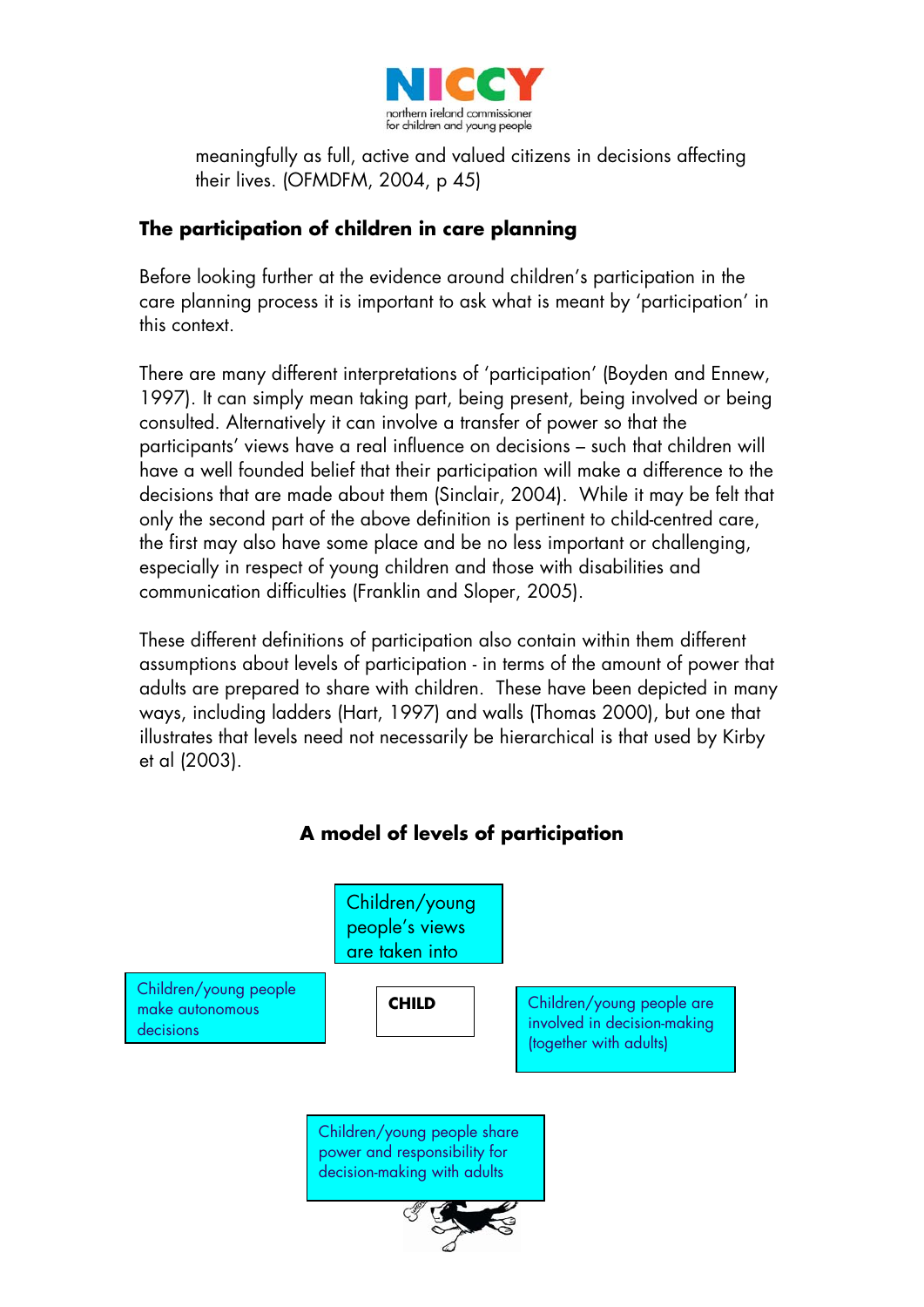

Participation can therefore be viewed as a continuum along which the specific style and type of participation activity should be determined according to the situation and the circumstances of the participating children (Kirby et al, 2003; Sinclair, 2004).

Equally important as the nature of any specific participation activity, is the overall climate or organisational culture within which participation takes place. Moving from a very formulaic interpretation of children's involvement to something that is genuinely more child-centred is much easier within an organisation that actively promotes a participation culture – both among its staff and its users, including its young users (Kirby et al, 2003, VCC and NCB, 2004).

Participation should go beyond consultation and ensure that children and young people initiate action and make decisions in partnership with adults, for example, making decisions about their care and treatment or day to day decisions about their lives. (Department of Health 2002c)

The effect of the organisational culture on participation in practice can be seen in the manner in which children's participation in care planning has been applied. There may be a long history of statutory requirement for involving children in care in decisions that affect them, but as we shall see, until recently the evidence suggests this requirement was either ignored or carried out in a very perfunctory way that did not actively engage the child. In recent times the greatly changed climate regarding children's participation has also impacted on the overall culture of participation within social care and made the active participation of children more likely (Thomas, 2005).

Applying the principles of good child care planning within a culture of participation, it is clear that child-centred planning should mean the child is actively involved throughout.Just as we think of planning as being a process rather than an event, so too should we think of participation as a process. That would suggest that children's participation has to mean more than just attending a review meeting – important though that might be (Sinclair, 1998). Rather child-centred planning should mean that children should be involved in all stages of the process – from assessment, through planning and intervention and review – and each of these processes is carried out with the child at the centre - as depicted below from MY TURN TO TALK, a set of two different Guides to help children get involved in care planning: one for children of 11 years and younger and one for young people of 12 years and older (Lanyon and Sinclair, 2005a and 2005b).

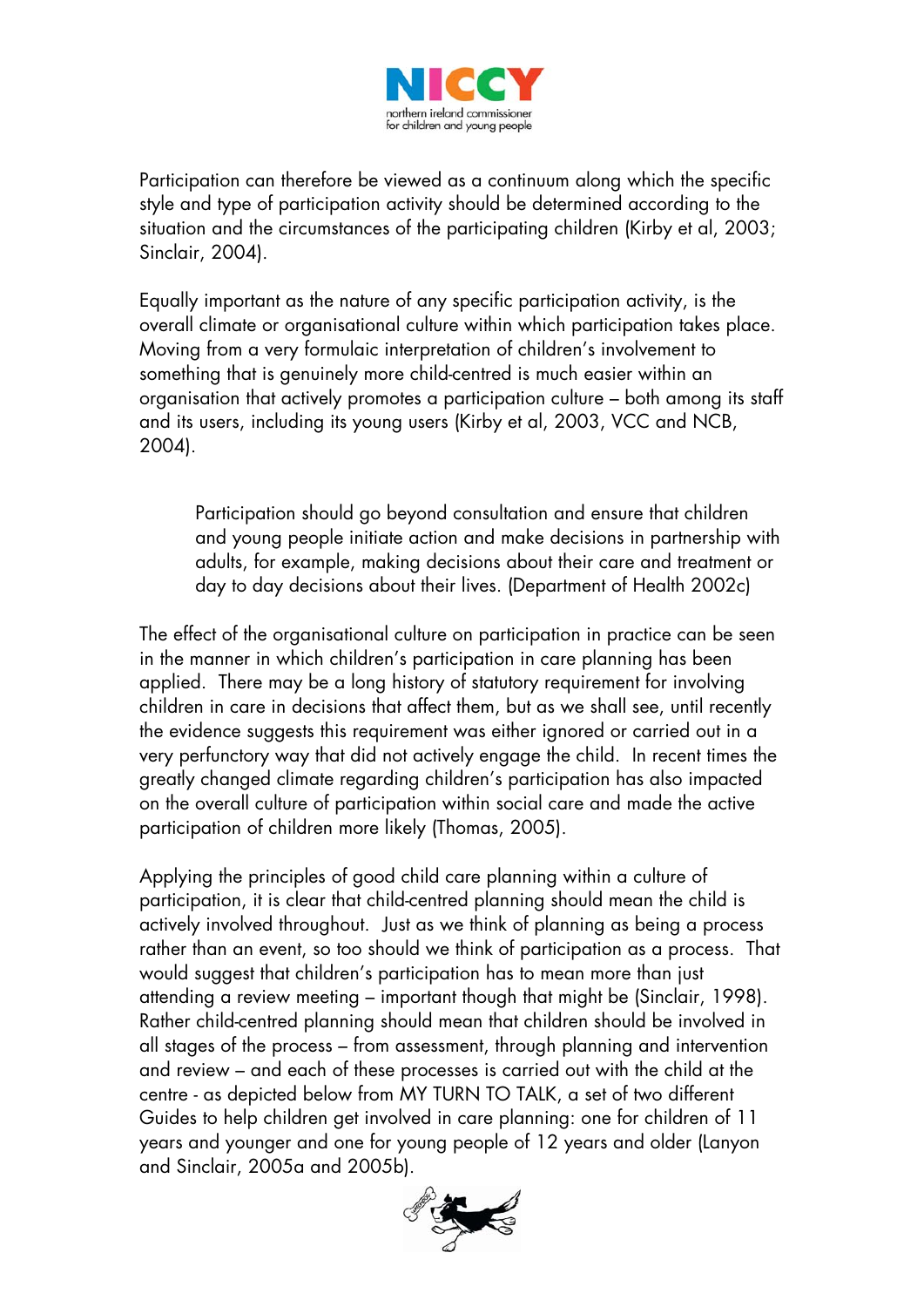

Each of these stages are equally important to the whole process and each needs to involve children.

 Good assessment is the foundation of effective care planning. Assessment needs to be based on salient information collated from a range of sources [including children and young people] and an objective analysis of this, so that informed decisions can be taken about how best to meet the assessed needs of the child and his/her family. (Reynolds, 2000, p.148)

However, as noted later, there is now growing evidence that children are rarely involved in all these stages.

In a major consultation exercise, undertaken by NCB in preparing the Guides MY TURN TO TALK, in asking children their views on their involvement in all these stages of the planning process it soon became apparent that they had very little knowledge or awareness of the planning process as a whole and only knew about reviews. As the authors concluded:

[While] children were happy and confident to talk about their reviews they often did not have a good understanding of other aspects of their care… such as assessment, planning and intervention. Personal Education Plans, Health Plans and Family Group Conferences were mentioned occasionally but very few other elements in the care planning process. (Lanyon and Sinclair, 2005c, p32)

If child-centred planning and children's participation is to be effective this also means that children are fully involved both before and after the process. That means several things:

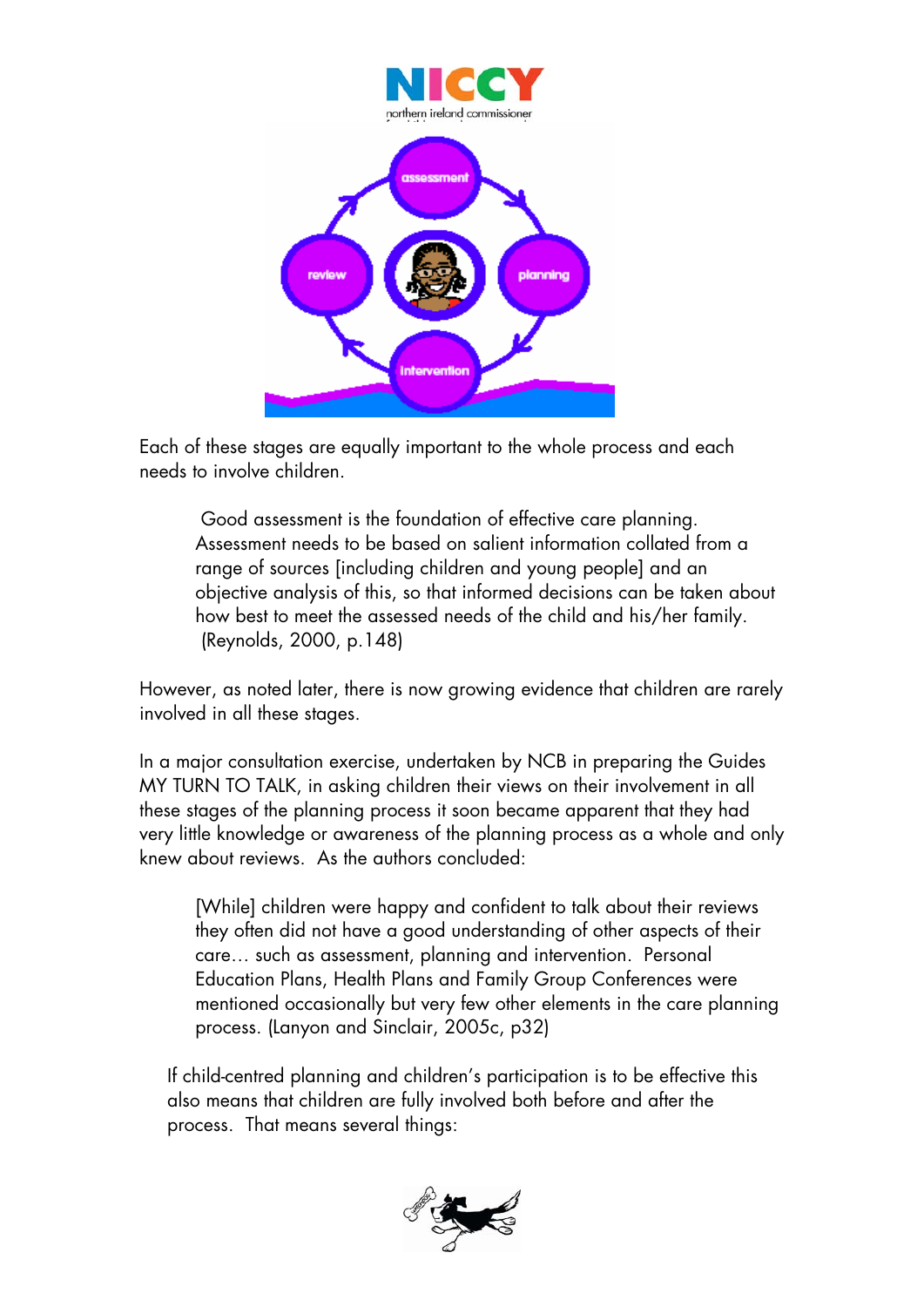

- $\triangleright$  children need to be informed about any meeting or consultation what is the purpose, who will be there, what will happened afterwards;
- $\triangleright$  they need to be fully de-briefed after any meeting or consultation making sure they have a clear understanding of what decisions have been taken, including decisions that they have accepted responsibility for, and the implications of these;
- $\triangleright$  and that children get written records of any decisions taken.

Only in this way children can be empowered to follow up on decisions and make the decision-makers more accountable for ensuring things happen as planned and agreed (Sinclair, 1998; Thomas, 2001, Davies, 2003).

## **The extent of children's involvement in care planning**

When we review the evidence that is available on the involvement of children in care planning there is more systematic evidence of children's participation in review meetings than in the other elements of the planning process. This is not only true of research studies and local studies but also from the publication of performance indicators. This is partly because of the evolution in thinking about participation, from a position in which attendance at review meetings was often the first step in involving children, and partly because it is easier to measure attendance at meetings than, for example, the quality of engagement in a consultation process.

As the overview of the fourth year of implementation of the Quality Projects Programme in England concludes: 'The involvement of children is most often mentioned in relation to reviews rather than during assessment or care planning' (DH, 2003).

This was confirmed by a major study that evaluated the implementation of the Framework for the Assessment of Children in Need (Cleaver et al, 2004). The study concluded that while:

'Parental involvements in the process of assessment was shown to have increased substantially… social workers continue to experience difficulty in ensuring children and young people fully participate in decisions that are likely to affect them'. (Cleaver et al, 2004)

Similarly there is much evidence that many children are not directly involved in drawing up Care Plans. In 2003, a survey of the views of 706 children and young people in public care found that 65 per cent of the young people said they did not contribute to the writing of their Care Plan, although more

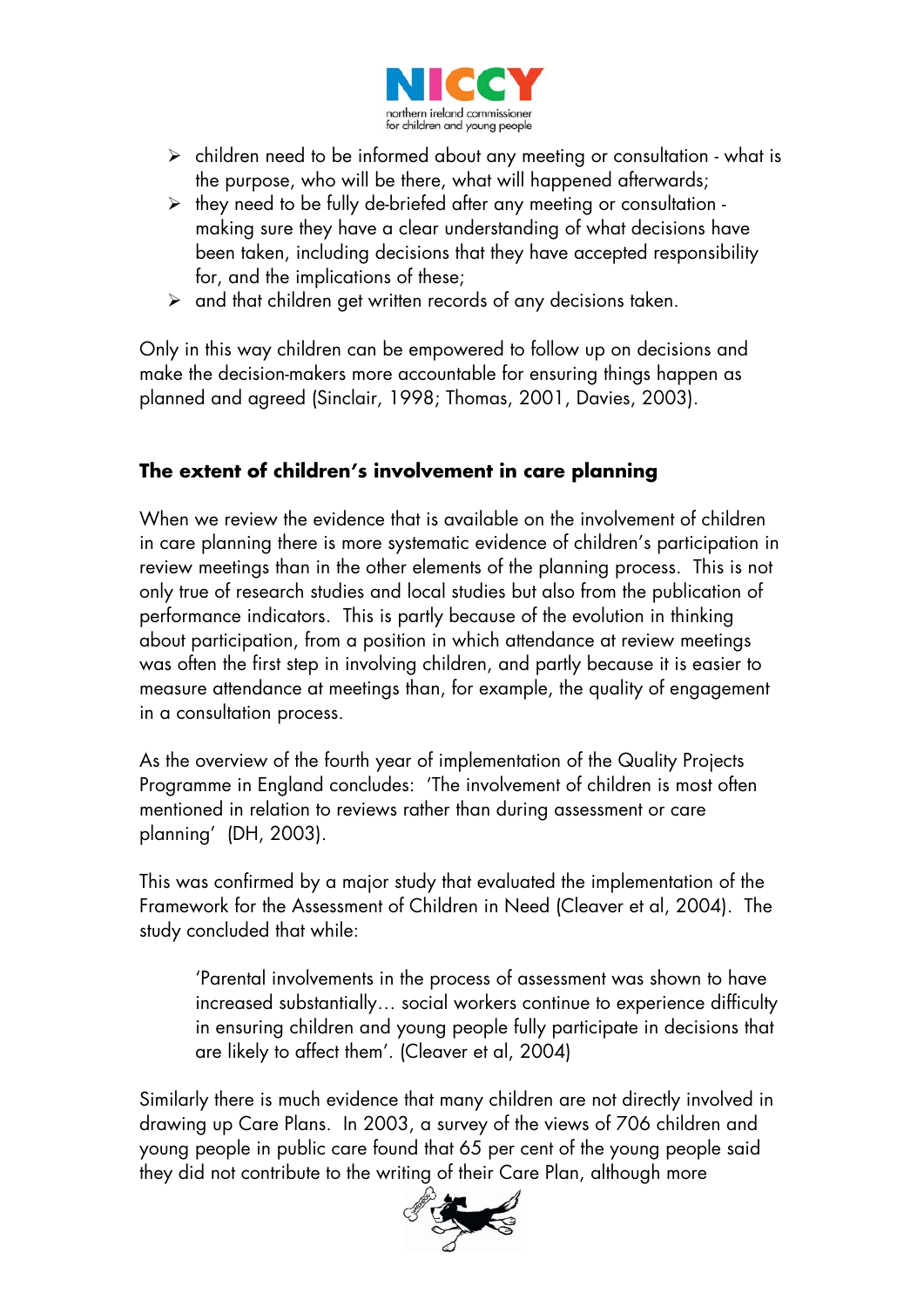

encouragingly over half indicated that they were happy with their plan, nonetheless (Timms and Thoburn, 2003, p.18-19).

Following an inspection of care planning of children looked after in Northern Ireland (SSI (NI), 1999) the inspectors found it difficult to assess the extent to which children had been involved in assessment or in developing care plans largely because of the poor quality of case file recording. However from the more detailed case studies undertaken, they concluded that:

'In the main children, parents and carers felt that their views were sought by social workers and that these were considered when decisions were made'. (SSI (NI), 1999)

Older young people are more likely know about their Care Plan and have it discussed with them – although this does not necessarily mean they were involved in the development of their care plan. A study of adolescence in substitute care in Northern Ireland found that almost all knew about the Plan and that this had been discussed with 89% of the young people (Milner and Sneddon, 2003)

However there is more evidence of children being involved through a process of consultation, prior to review meetings (see Children Act Now, a review of 24 major research studies funded by the Department of Health and published in 2001; Horgan and Sinclair, 1997). In this latter Northern Irish study 30 % of the young people were consulted prior to a review, often through a consultation form. However the young people interviewed reported real difficulty in completing the forms that were available to them at that time.

'[Worker] usually hands me the form and I go into the room and fill it out. Sometimes I'd like help with what to say but I know I'm not the only child in care'. Horgan and Sinclair, 1997, p 58)

The evidence of consultation in practice shows a very mixed picture. Some authorities have developed very creative ways for children to give their views – including the use of computer packages such as Viewpoint or Care Zone [\(www.carezone.info\)](http://www.carezone.info/) or packages like Speakeasy [\(www.baaf.org.uk/res/pubs/books/cd\\_speakeasy.shtml](http://www.baaf.org.uk/res/pubs/books/cd_speakeasy.shtml)) where a child works with an adult to work out what is best for them. This is also apparent in Northern Ireland with many Trusts or Residential Units putting considerable effort into designing consultation forms for children many of which were made available to this review. We also find, in both England and Northern Ireland, considerable evidence of periodic consultations with looked after children,

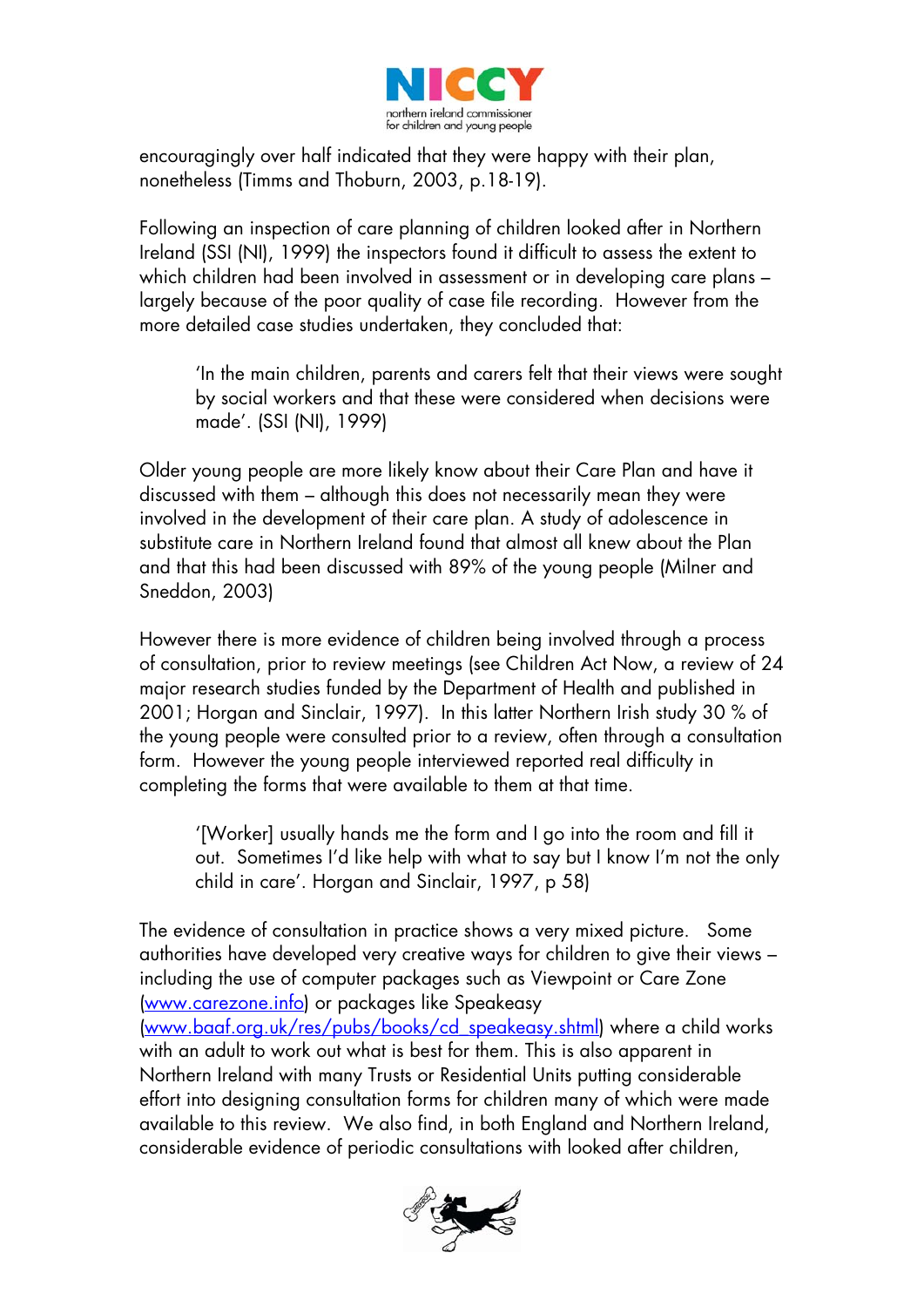

which many of which focus on different aspects of the service, but usually have most to say about planning and reviews.

But there is also evidence that in some authorities practice around consultation leaves much to be desired. The report *Children Act Now* (2001) concludes from the studies it reviewed that if consultation is to be made more meaningful then:

The meaning of consultation with children needs clarifying

Children need as much information as possible to help them understand the realistic choices before them and their parents

Children benefit from being able to talk over their fears and being prepared for change

Children need to feel in control of events relating to separation (DH, 2001, p 88)

Very similar conclusions in respect of children's desire to talk over their fears and apprehensions were drawn from the inspection of adoption services in Northern Ireland. The inspectors noted the clear message from children that:

Social workers should be conscious of the often unexpressed thoughts and concerns of children and encourage children to express their hopes and fears for the future, even when adoption may not be the immediate plan. (SSI (NI), 2002, p 65)

Turning to the review meeting itself, there is now clear evidence from England and elsewhere in the UK that the number of children attending their statutory review has increased greatly since the introduction of the Children Act in 1991. Prior to that several research studies pointed to the very low level of involvement of children in any way, in any form of decision-making (DHSS, 1985).

But if we compare the picture presented by the review of major research studies in the Pink Book (DHSS, 1985) to the findings from those included in 'Children Act Now' (DH, 2001) then the change over time in terms of children's involvement is very clear.

There is clear evidence that there has been a substantial cultural shift to include children in planning and decision-making that affects their lives.

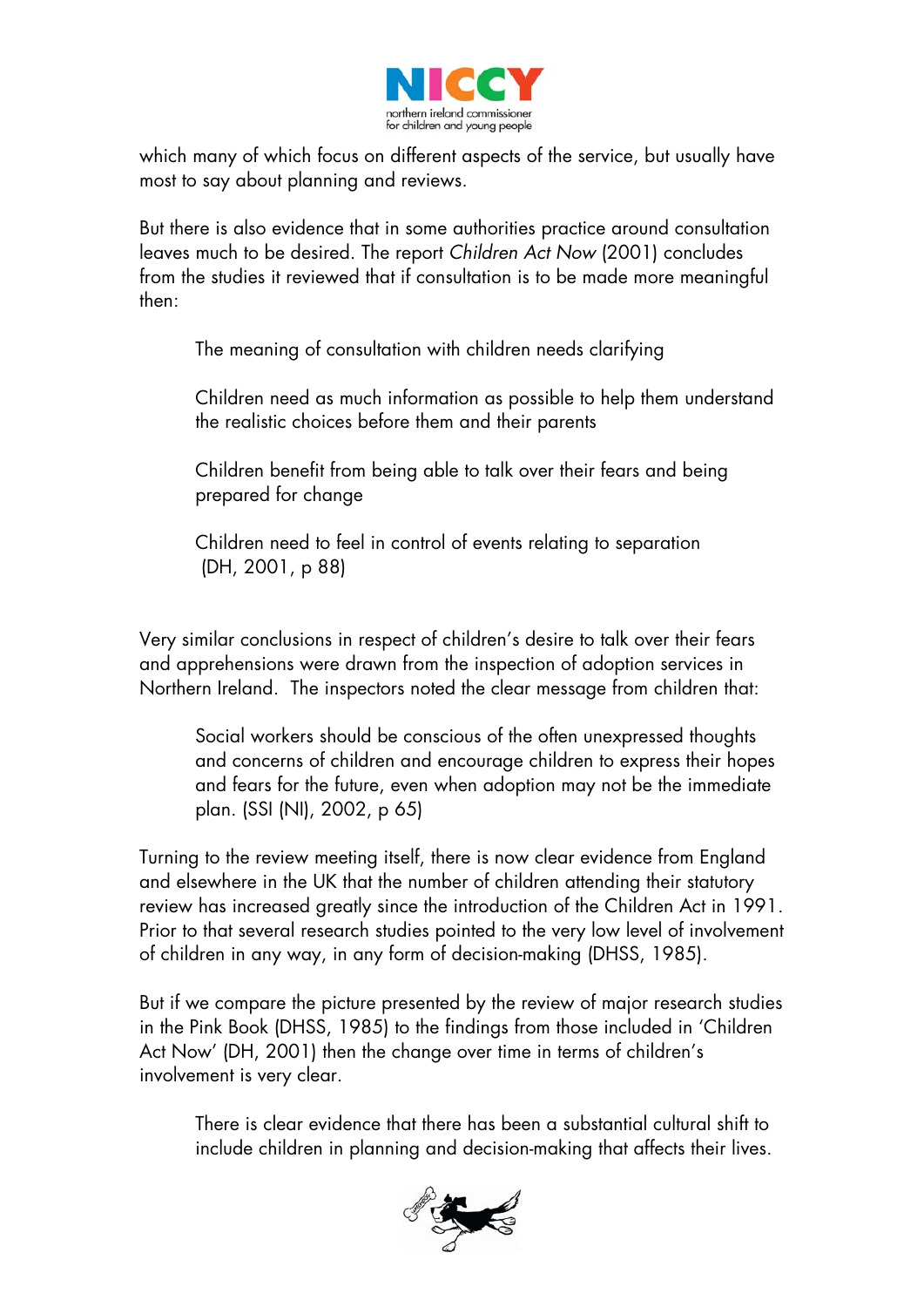

The voices of children are now heard in the planning process in a substantial number of cases. (Children Act Now (2001) p 141)

Looked at statistically, in the study by Grimshaw and Sinclair (1997) an average of 55% of children attended their review. The comparable figure in the study by Thomas and O'Kane (1999) of children aged 8 to 12 years, was 62%. The newly introduced PAF (Performance Assessment Framework) for Local Authorities in England asks them to record the proportion of children and young people, over 4 years of age, that are actively involved in planning their care. Latest figures suggest the average response rate is 79% (DfES, 2005).

## **Northern Ireland**

If we examine the evidence from Northern Ireland of young people's involvement in reviews then we get a similar picture of change, but one which starts from a much lower base of involvement and of commitment to participation by managers and social workers.

Immediately prior to the implementation of the Children (NI) Order in 1995, NCB repeated their English study across Northern Ireland. This found overall attendance rates of 36.3%, with only 17.5% of children remaining in attendance for all of their review. These figures are obviously considerable lower than those pertaining in England.

In the Northern Ireland study children's involvement in decisions also reflected the nature of the decisions taken. Horgan and Sinclair (1997) noted the extent of children's involvement making decisions by recording this in respect of all 83 new decisions taken at the reviews they observed. They concluded that only in respect of 13 of the 83 new decisions could the child or young person be said to be an active participant.

Attendance at reviews was also dependent on placement, as shown below. In considering these figures it is important to remember that the sample, as in the care population, was very unequally divided between placements and that these figures will also reflect the different age composition of children in different placements.

# **review**

**Placement type % attending all or part of their** 

Foster (non-relatives) 29

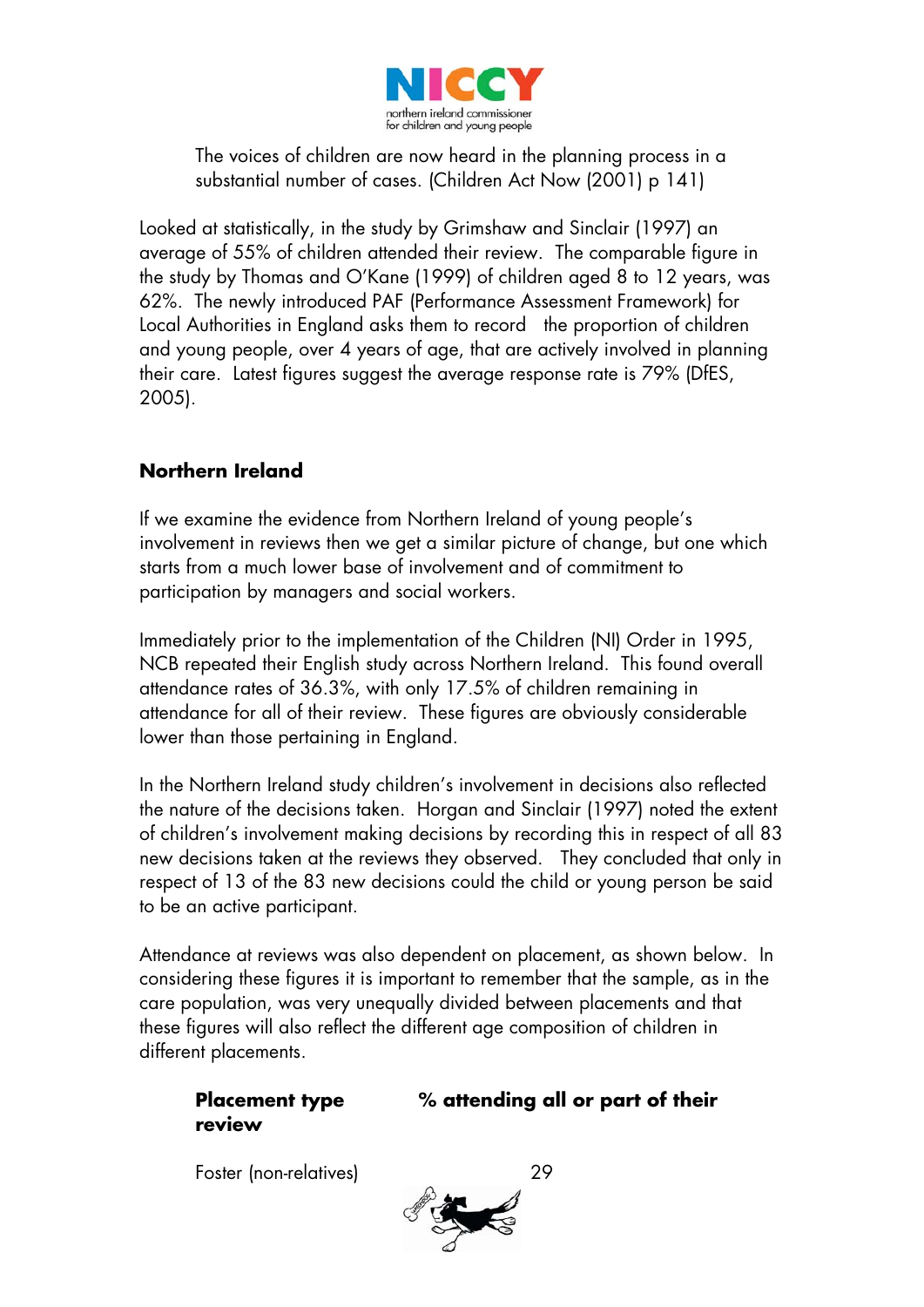

| Home on Trial                | 39. |
|------------------------------|-----|
| Foster (relatives)           | 41  |
| Residential                  | 57  |
| Independent/Supported living | 80  |

An Inspection of Fostering Services in Northern Ireland undertaken in 1997 also addressed the issue of care planning (SSI (NI), 1997). The inspectors expressed disappointment at the level of attendance of children at their reviews – one third never went, one third sometimes went and one third attended regularly. Even when children did attend it was usually only for part of the meeting rather than for all of the discussion.

Evidence from an Inspection of care planning within Secure Accommodation in Northern Ireland was relatively positive about the level of consultation with young people and their attendance at reviews – which regularly happened while the young people were in secure accommodation. The young people also report that they felt listened to at reviews and felt that their views were heard (SSI (NI) and ETI, 2002) .

## **Who is involved?**

Not all children are equally likely to attend their review or be involved. In particular research points to the lack of involvement of children with disabilities and those who are younger.

#### **Children with Disabilities**

Evidence suggests that growth in the involvement of children in decision-making has been much slower in respect of children with disabilities (CDC, 2000, Robbins, 2001, Cavet and Sloper, 2004). A major survey undertaken by York University in 2003 found that fewer than a quarter (21%) of responding local authorities involved disabled children within decision-making processes; even where this was occurring there was little evidence that participation was fully embedded in everyday practice (Franklin and Sloper, 2005).

In reviewing the evidence on disabled young people's involvement in the transition process, Beresford concluded that many disabled children are not adequately involved in decisions concerning their transition and this is particularly true for young people with communication impairments (Beresford, 2004).

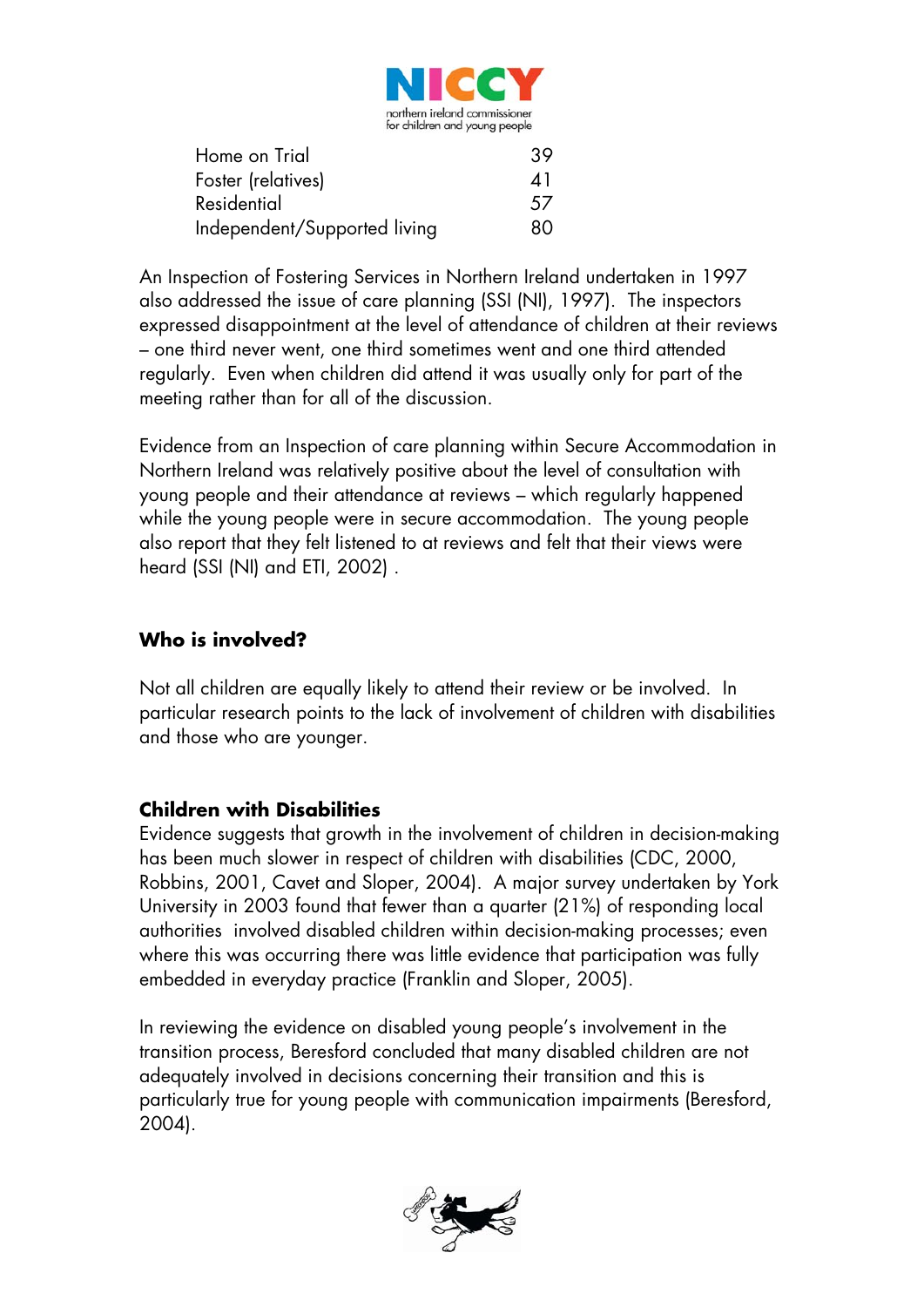

Morris (1998a,1998b), in a study of disabled children in residential care, found that where children had limited verbal language or were seen to have high levels of impairment that very little effort was made to find alternative methods of communications to ascertain the views of these children or to facilitate their participation. To some this is reinforced by the medical model of disability which locates the problem in the child rather than the practice of the agency (Beresford, 2002; Morris 1998b).

This poor practice continues despite the existence of many local policies that emphasise the importance of consulting all children and the evidence that shows clearly that disabled children themselves both value participation and hold views which they can express meaningfully in the right environment (Cavet and Sloper, 2004).

Very similar conclusions have been reported from researchers in Northern Ireland. This has been summarised as follows:

'There has been little effort to include these [disabled] children in crucial decisions that affect their lives or services provided to meet their needs. This is particularly the case for children who have learning disabilities and those who do not use verbal communication (Kelly 2002). Monteith and Cousins (1999), Monteith and Sneddon (1999) and Monteith et al (2002) found that professionals were aware of the need to consult disabled children and young people but highlighted difficulties such as, dealing with conflicting views of parents and children. Likewise, Kelly (2002) discovered that social workers felt they did not possess the necessary skills or experience to communicate effectively with disabled children'. *(*Kelly and Monteith, 2003)

#### **Variations in participation by age**

These average figures for attendance at reviews hide the very different attendance rates for children of different ages that were found in most studies. Studies point to the low rate of attendance of younger children, with perhaps age 9 years being the sort age at which attendance became more general and with very high rates of attendance of older teenagers.

Age was also important it terms of the sort of decisions that children were consulted about. For example younger children were rarely consulted about where and when meetings would take place; who would be present; what issues would be brought up; and were less likely to be given information about advocacy or complaints procedures and were less involved when larger

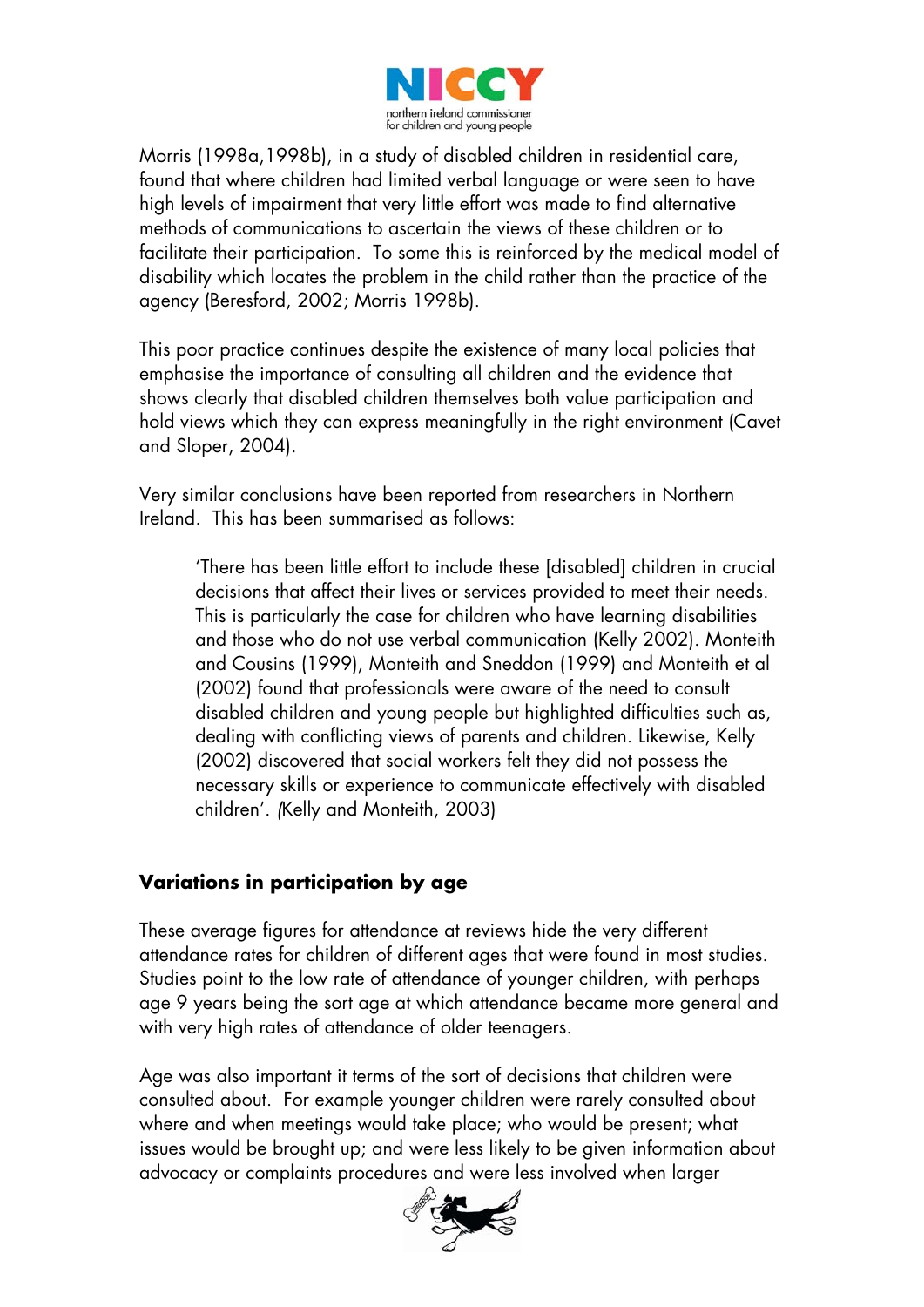

decisions were to be made (Thomas and O'Kane, 1999, Munro,2001). This was despite the finding that younger children had clear ideas on the kinds of decision that were important to them. Having a say in smaller everyday decisions was deemed to be just as valuable as the kinds of decisions made in planning and review meetings (Thomas 2000).

In the consultation carried out by NCB in 2005, nearly a third of younger children (11 years or younger) did not attend their review, often because they weren't invited or encouraged to attend; in contrast only 5 % of those aged 12 or over did not attend. Further, of those who did attend a much smaller proportion of younger children (32%) said they felt able to express their opinions compared to the older group (60%) (Lanyon and Sinclair, 2005). The Northern Ireland study undertaken in 1994 shows a similar pattern regarding age and attendance to those in England.

| Age           | % attending all or part of their |  |
|---------------|----------------------------------|--|
| review        |                                  |  |
| Under 4 years |                                  |  |
| 4-9 years     | 27                               |  |
| $10-15$ years | 47                               |  |
| 16 years      | 50                               |  |
| 17 years      | 67                               |  |
| All ages      | 36                               |  |

## **Conclusion**

Despite several areas that still need to be developed further, the evidence from the literature suggests that overall there has been much change in the past decade in the policy and practices of local authorities or those responsible for providing services to looked after children. Thomas repeated again in 2004 the survey he undertook of childcare mangers in 1997, asking them about policy and practice in children's participation in decision-making. He concludes:

'These findings do suggest that there has been a real change in how the whole issue of children's participation is viewed….people are beginning to think more openly and boldly about children's participation'. (Thomas, 2005, p 76)

There is less research evidence to date to indicate the extent to which this change is also apparent within practice in Northern Ireland.

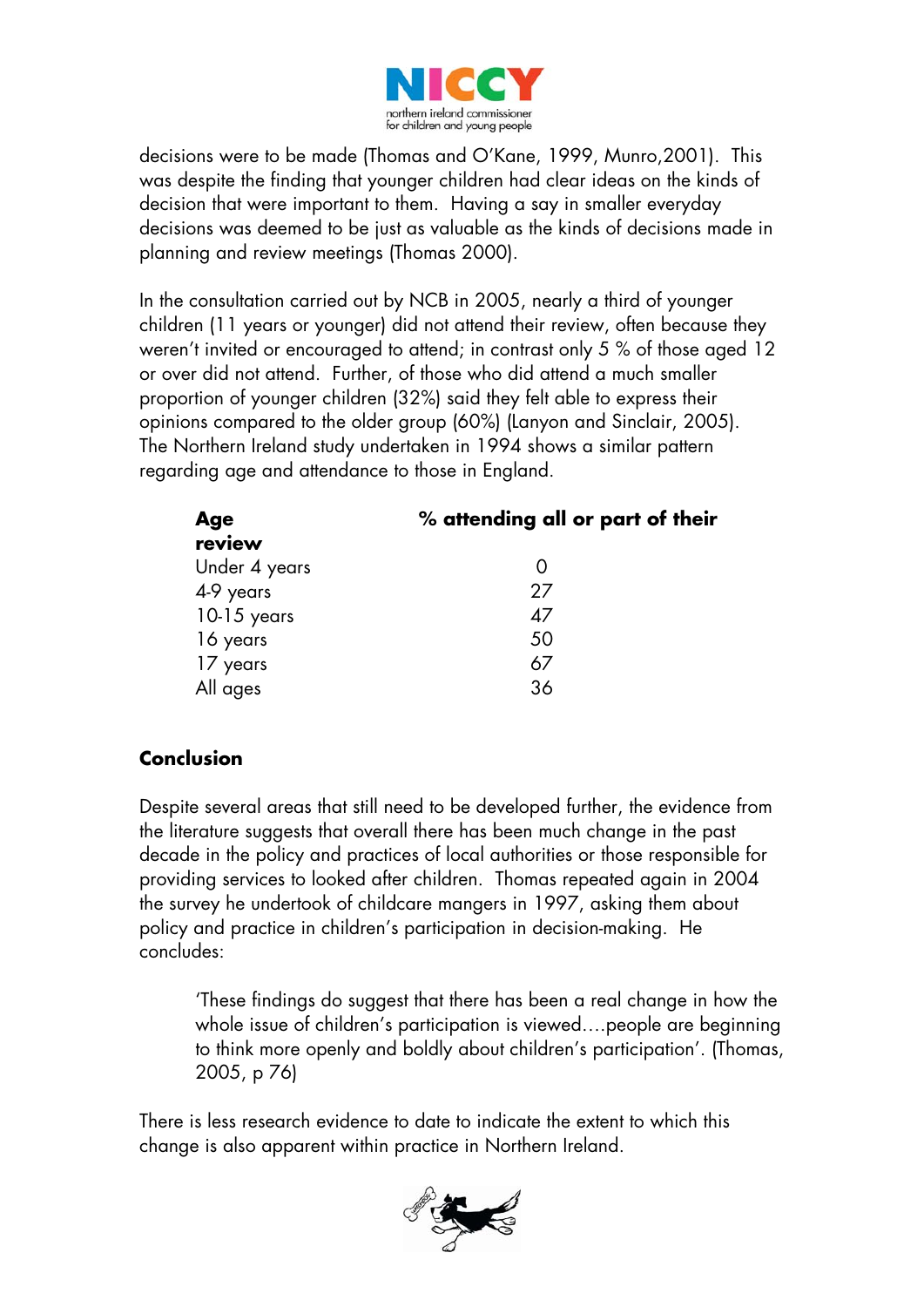

## **Children's experience of involvement in Care Planning**

However the real test of the child-centredness of planning processes is the way in which children experience their involvement. Has that also changed over time, or are the same findings being repeated in the growing number of studies which have been undertaken over the past ten or more years?

Grimshaw and Sinclair (1997) assessed the level of participation of children in their review meetings, drawing on a version of Hart's ladder (1992), as modified by Thoburn, Shemmings and Lewis (1995).

| <b>Level of participation</b><br>in meetings | number | percentage |
|----------------------------------------------|--------|------------|
| Informed                                     |        |            |
| Consulted                                    | 5      | 16         |
| Involved                                     |        | 23         |
| Participant                                  | 12     | 39         |
| Partner                                      |        | I O        |

This suggests that when children did attend there was still only limited active involvement, with little indication that social workers or managers saw decisionmaking as something best done in partnership with those affected. Many young people saw the discussion at meetings as: 'tedious, unnecessary and disengaging from their own interests and development' (Grimshaw and Sinclair, 1997, p 165)

Thomas and O'Kane (1999) also use the model of participation derived by Thoburn et al (1995) and concluded that of the group of looked after children in their sample: 'on a ladder of participation few achieve 'partnership' and many fail to get much beyond 'manipulation' ( Thomas and O'Kane, 1999, p229). Most children wished for increased levels of preparation and found the current review meeting format 'boring, scary, frightening, horrible, upsetting, stressful, nerve-racking, intimidating, and embarrassing' (Thomas and O'Kane, 1999, p227).

A similar sobering reflection of participation was provided by Utting (1997) in the Review of Safeguards for Children:

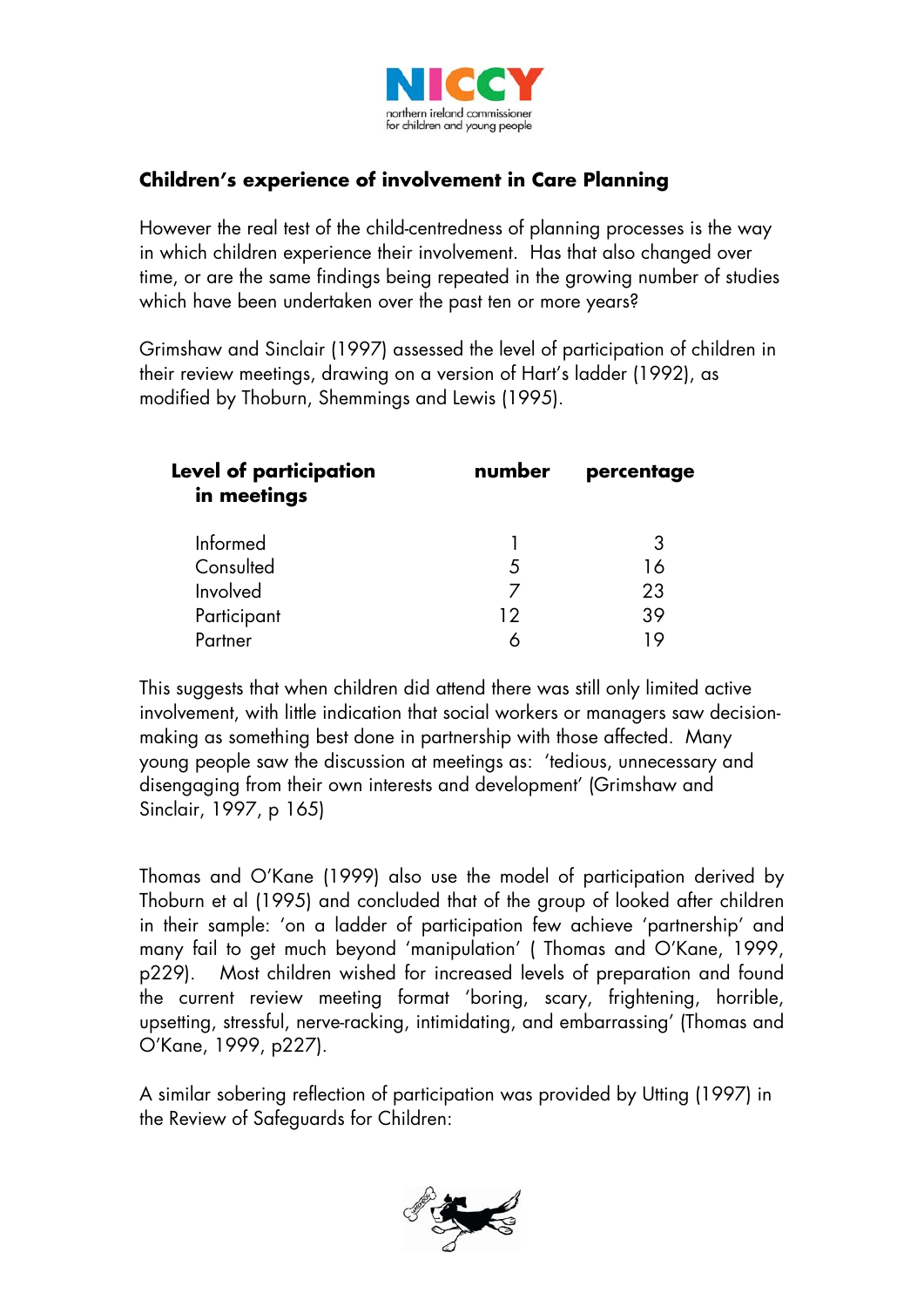

'Young people felt that they were not routinely listened to or involved in planning and decision-making. They were no positive comments made about the system of statutory reviews'. (Utting, 1997, p 76)

Research in Northern Ireland around this time also reported very similar conclusions. Horgan and Sinclair (1997) summarise the experience of children within their study as follows:

For most children and young people, attendance at reviews is either a boring irrelevance or a frustrating and disempowering experience. Participation is rare and there was no evidence of partnership even for those who are young adults. (Horgan and Sinclair, 1997, p 112)

Most recently, the Blueprint Project, in summarising the views expressed to them by young people, noted that the review meeting *'is still a process that many find alienating, uncomfortable, negative and boring'* (VCC and NCB, 2004). Another common comment made by young people is that reviews put them in the spotlight and focus on problems, rather than looking at the system as a whole.

The experience of disabled young people is even more acute, as reported by the Blueprint Project

For disabled children the alienation from the process is even more acute. They are rarely given any credit for competency and if they have communication needs, the review meeting may be the very worst setting you could choose for them to participate. The decision making forums for this group need a radical rethink. (VCC and NCB, 2004 p.51)

Perhaps what is most striking about these comments is their similarity. Despite the variations in the research samples, contexts and timing, all tell the same story. This would suggest that despite the many changes introduced in both England and Northern Ireland the experience of children and young people appears to have changed little.

However it should be noted that despite these negative experiences, when asked, most children report that they think reviews are worth attending – they see it as an opportunity to give their opinion, sort out any problems. And despite the many obstacles reported by many, some young people do feel they are listened to.

*'It's pretty laid back really. You can say what you want and they'll take it into consideration what you say'.* 

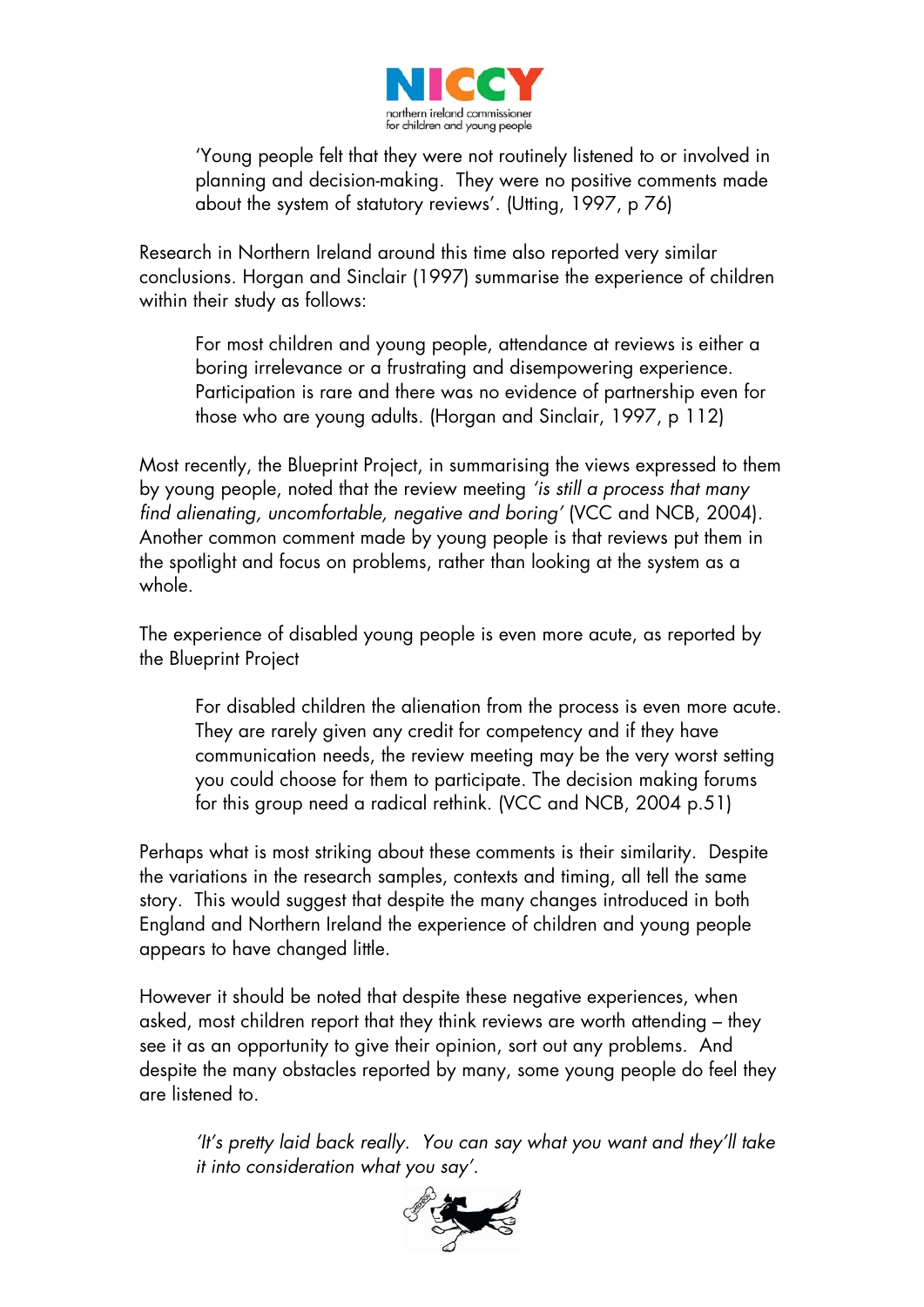

*'I always get a say, because I will just starting talking anyway'.* 

#### **Causes of negative experiences**

So what is it about their involvement that makes the experience so negative for children and young people? There are several common themes that run through the whole range of research and consultation studies that report children's views. These can be summarised as:

- Lack of preparation
- Not able to talk freely
- Feeling Ignored
- Too many people
- Nothing happens
	- Repetition, boring

Here we illustrate each of these by comments from children or young people, reported in the research studies already cited in this report, especially Horgan and Sinclair (1995), VCC and NCB (2004), Lanyon and Sinclair (2005a/b/c) and Williams and McCann (2006).

## **Lack of preparation**

*'If you are better prepared for the review then you'll come in confident, I mean we've heard about people just not being able to say what they can say. But if you're very well prepared for the review and you've got the confidence inside you, then you go to, the chances are you'll have more of a successful review*' .

## **Not able to talk freely**

*'You get really nervous to start with that's why you don't know what to say, you're worried about hurting your foster parents and the social workers, just so a lot of the time you lie'.* 

'*At the end they would say, what do you think of that? But there's so many people there you just say 'yeah right', cos you just want out'*.

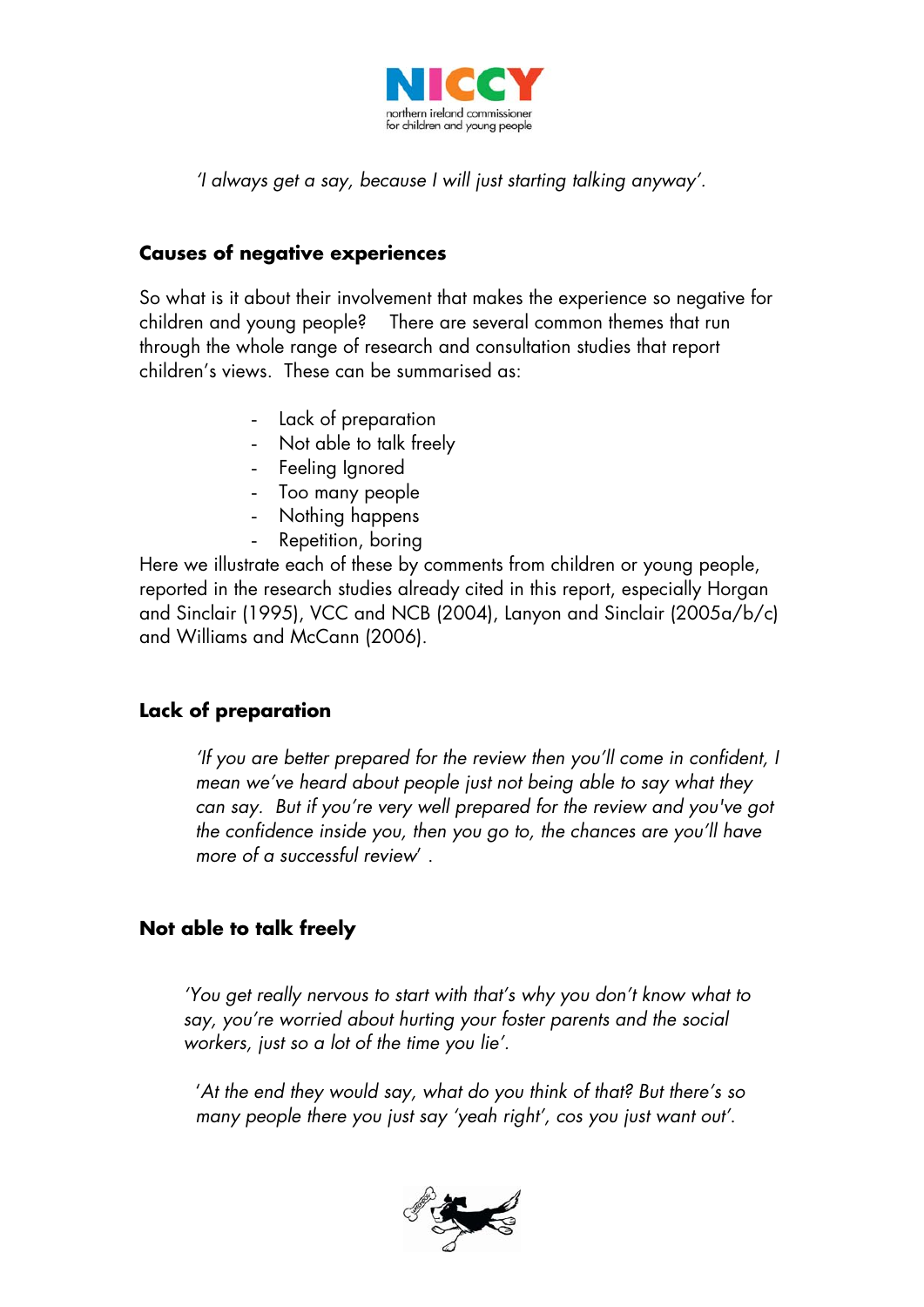

*'Reviews often talk about things that you do not want to talk about'.* 

#### **Feeling Ignored**

'*You never get told what's going on anyway, never mind about what decisions are being made. So I think you know, they just do it anyway'*.

#### **Too many people**

*'It's mostly a waste of time because too many people get involved, like my parents, my school, social workers, and even the Connexion's people. I just think it's wrong. There are too many people getting to know about you*'.

*'There are too many people with some sort of investment in you at a review for you to be able to say what you really honestly feel'* 

#### **Nothing happens**

*'I feel that reviews don't work at all. I mean for the past three reviews I've raised the issue of contact with my brothers and I just get messed about. It's really upsetting me and nothing's been done at all'.* 

'*Sometimes they listen but they don't put it into action. They might listen to you and say, oh we'll do this or we'll do that but sometimes they don't put it in action and that makes you just think they don't listen'* .

#### **Repetition, boring**

*'Reviews are just long. I'd give anything a go to make them better and so people listened more to my ideas'.* 

*'I've only been to one – kind of boring – too many people in the room and that makes me feel nervous'.*

#### **Enhancing participation**

As has been noted, much of the research evidence on participation has focused on children's attendance at review meetings, and indeed that is the role that

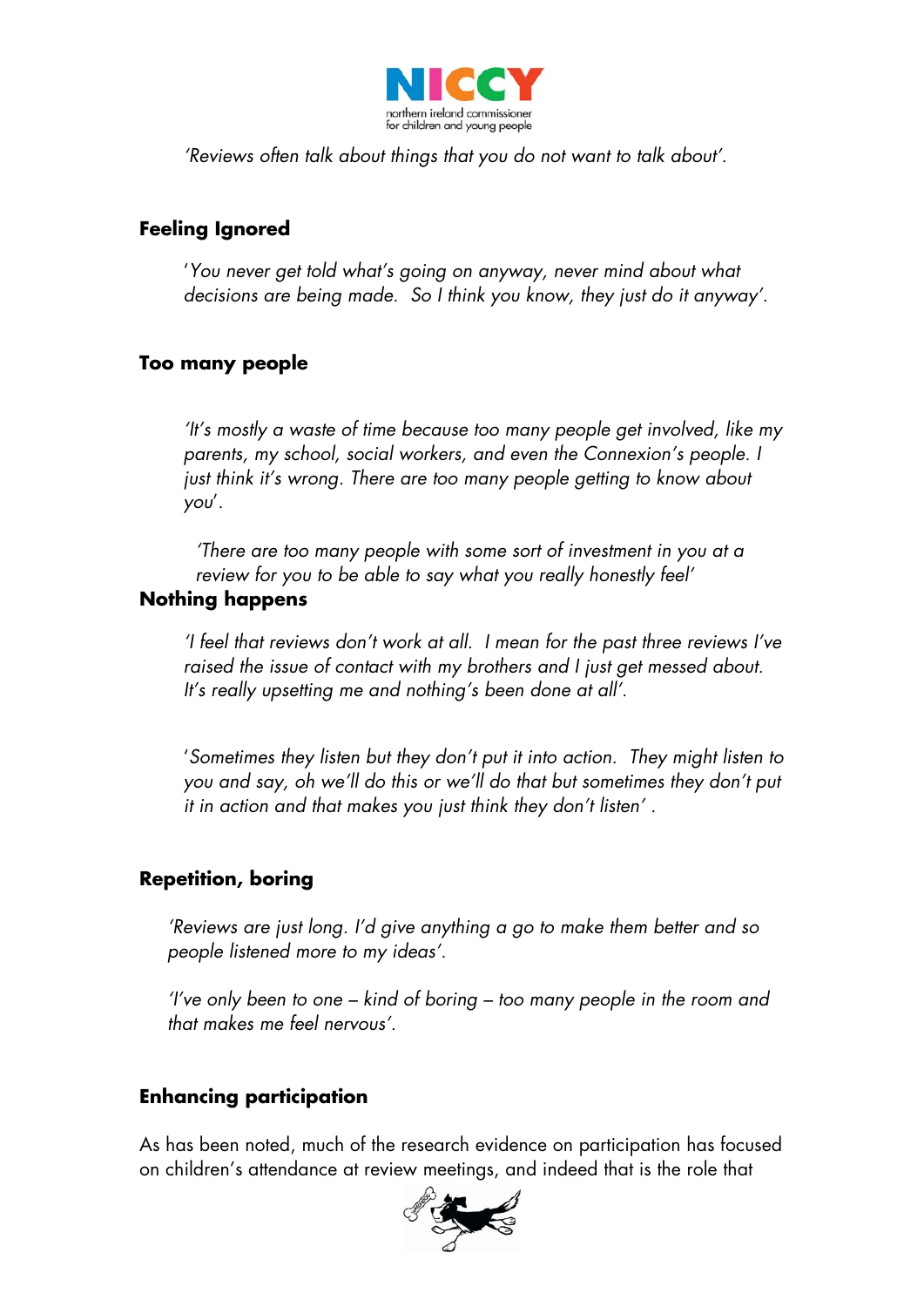

children themselves are most likely to speak about. However, many of these authors also emphasise that participation is about more than attendance at review meetings. Therefore in looking at what has been said about enhancing participation we shall look at both these elements, starting with wider aspects of participation and then focus on review meetings.

Meaningful participation is about developing positive relationships with children and young people in which we listen to them as part of our everyday practice'. (Kirby et al, 2003)

The model of care planning established by the Children Act 1989 and repeated in the Children (NI) Order 1995 has been described as an administrative model of planning, based on a regulatory strategy, where Regulation and Guidance were seen as the key mechanism for changing practice and improving outcomes for children (Grimshaw and Sinclair, 1997).



This does not have to be the case. The Blueprint Project propose that this model is changed so that all the lines of communication become two way – allowing for a genuine flow of information and exchange of views right through the care planning system.

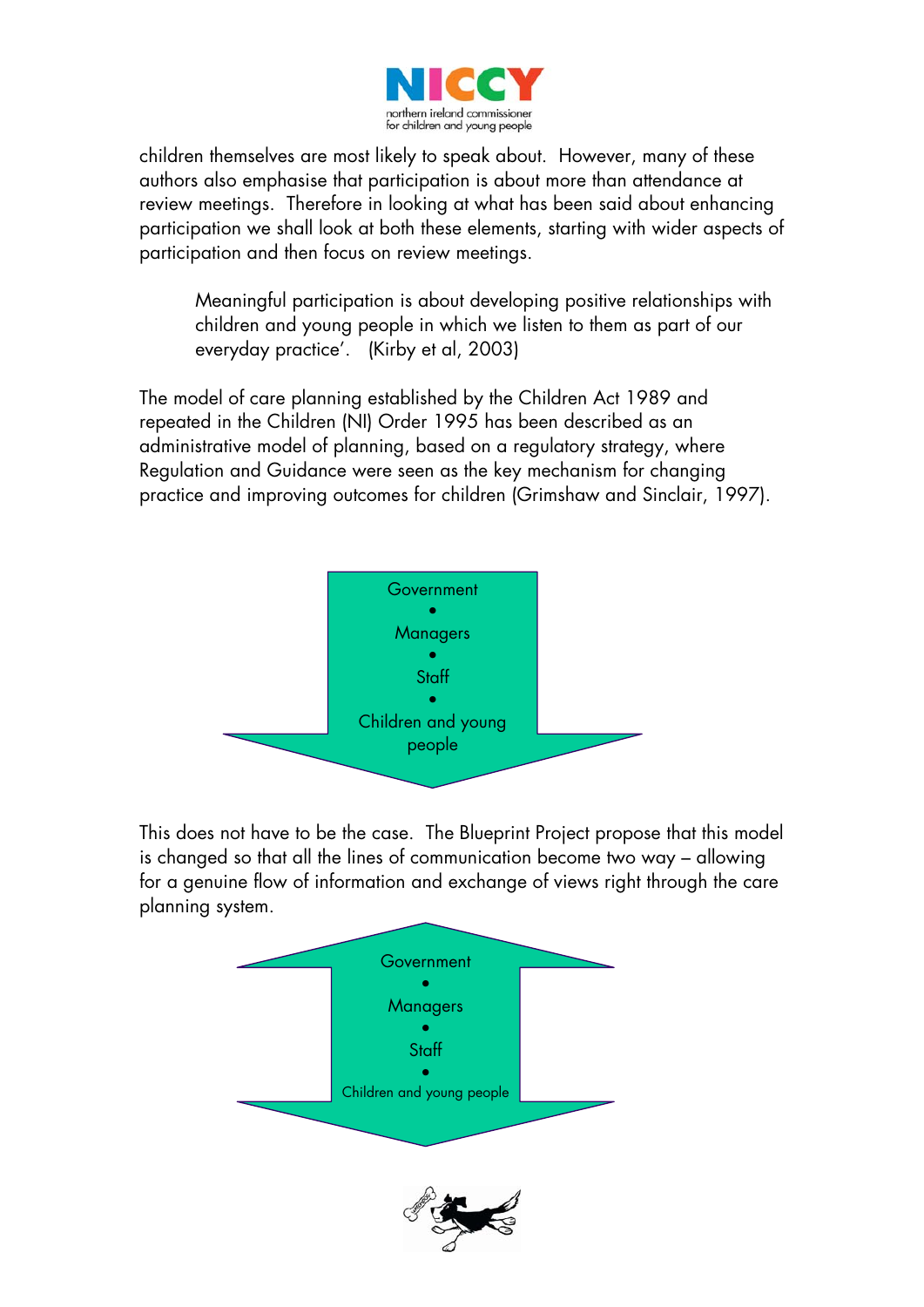

Effective participation has often rested on the dedication, motivation and skill of particular individuals. But if participation is to become successful then it needs to become an integral part of the way in which organisations as a whole work and this will require a change in organisational culture (Kirby et al, 2003).

More specifically in relation to children's participation in care planning Thomas suggests that key elements of effective participation include the following:

- the *choice* the child has over their participation
- the *information* they have about the situation and their rights
- the *control* they have over the decision-making process
- the *voice* they have in any discussion
- the *support* they have in speaking up
- the degree of *autonomy* they have to make decisions independently

(Thomas, 2000, pp175-176)

Addressing each of these elements would help create a more participatory climate around the more formal planning processes and so facilitate a much more active degree of participation by children and young people.

When looking at those formal processes many of the studies included within this review include recommendations by children on how these can be improved to become more child friendly. These should be taken with some seriousness, given that they are coming from the real experts in the impact of participation.

Drawing on their interviews with children in care in Northern Ireland, Horgan and Sinclair (1995) summarise the recommendations suggested by young people for changes to practice as…

Young people should be:

- o Encouraged to prepare their own report for the review;
- o Helped to complete the consultation forms, focusing on issues which are on the agenda or likely to arise;
- o Given copies of other reports a few days before the meeting;
- o Consulted on where and when the review is held and who should attend;
- o Introduced in advance to anyone attending the meeting;

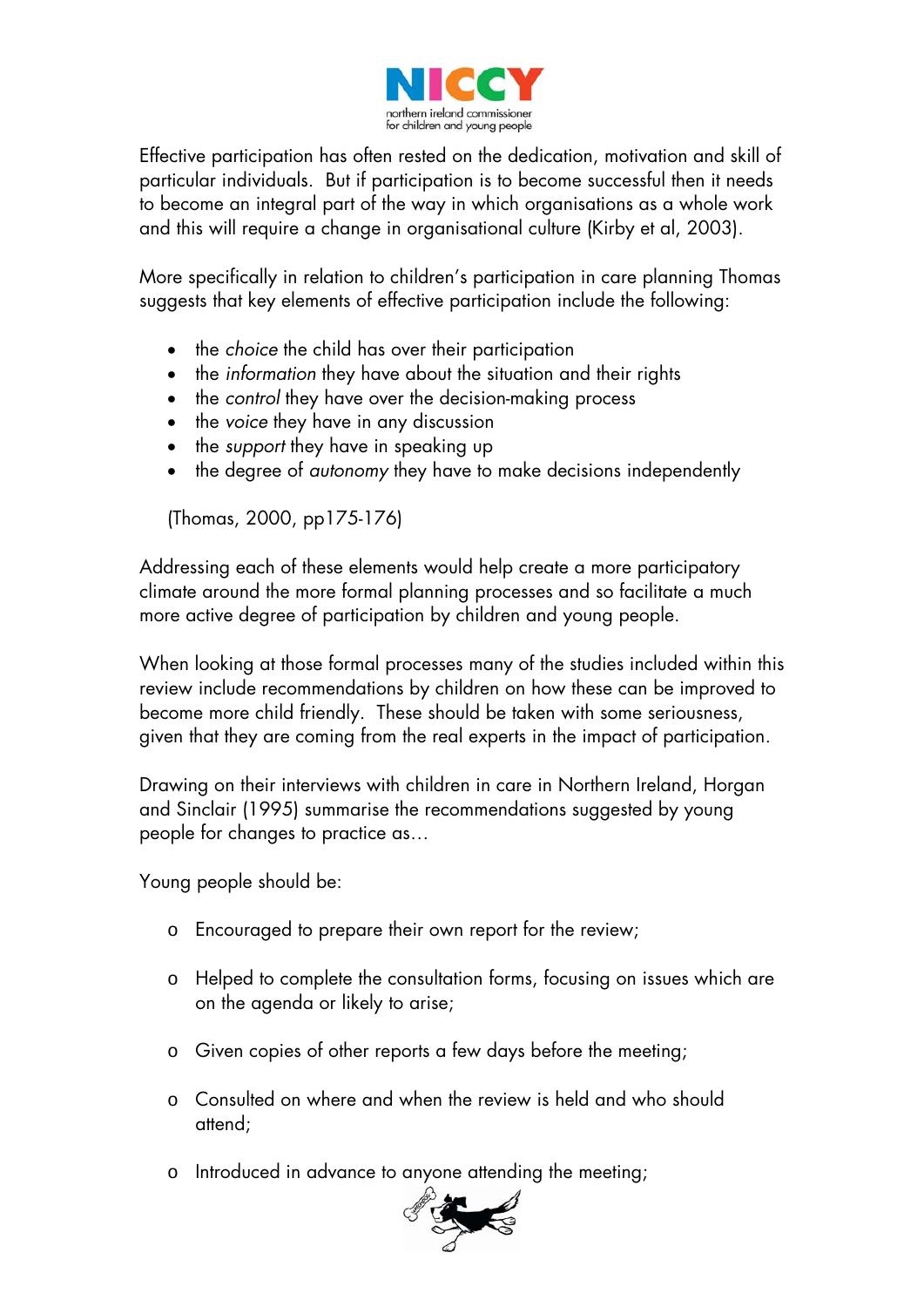

- o Attend all the meeting if they want to and be invited to give their views before any decisions are made;
- o Addressed directly and their strengths and achievements focused on first to give some encouragement to consider the weaknesses or difficulties.

As part of the Blueprint Project, the team tested out several ideas with young people and professionals. These were produced as a series of sheets entitled TRY A DIFFERENT WAY. As one young person said about reviews *'Reviews are just so long. I'd give anything a go to make them better, so that people listened to my ideas'.* 

Young people were also very aware of the need to try to make reviews a more individual experience, so they came up with the idea of a Menu – where the local authority could offer a range of ways for conducting the review and young people could decide what was best for them. Some of the options on the menu were:

- Creating an ongoing process of planning and reviewing with a chosen 'planning partner', an independent reviewing officer, who would maintain an overview in line with statutory requirements. This overview might involve a small meeting between the child and the reviewing officer and other adults chosen by the child
- Children and young people being given the opportunity to design and distribute invitations for their meeting; deciding with the social worker on timing, venue, agenda and those in attendance. All staff and carers submitting reports (which are easily understood) well in advance and an adult (chosen by the young person) to meet and discuss the reports with the child
- The child chairing their own review
- Evaluating the review meeting or process with the child afterwards and making amendments for the next time'. (VCC with NCB 2004, 'Try a Different Way: Review menu')

When we examine all that children and young people have told us through recent research studies and inspections what can we say about what children want from their involvement in the care planning process? Drawing on recent work undertaken in NCB (see Williams and McCann, 2006) we can summarise this under the following headings:

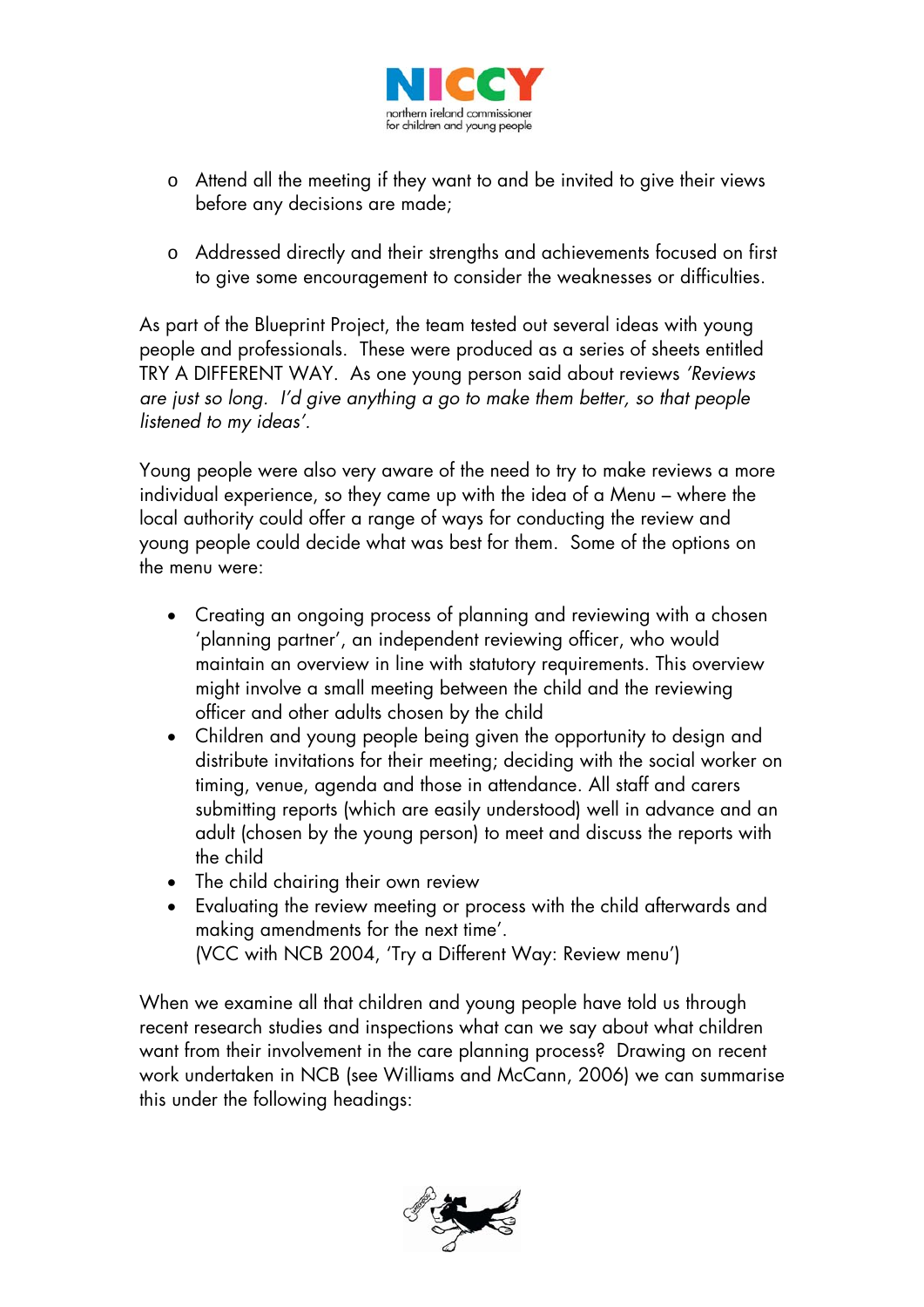

- $\triangleright$  To be treated as an individual
- $\triangleright$  To develop relationships
- $\triangleright$  To feel included
- $\triangleright$  To be involved in all forms of decision-making
- $\triangleright$  To have a Review that fits their needs
- ¾ To have a voice in how services are developed

# • **To be treated as an individual**

*'Try to work with us as individuals rather than as a whole'.* 

Many children and young people see the planning process as very mechanical and routine – set forms, set times, set procedures. In such a system it is hard to get listened to or be treated with respect, as an individual. They would like to have more privacy in their dealings with staff and be able to talk to people who they can trust in confidence. They feel they are seen as part of the 'Public Care System' rather than individuals with specific needs. The options they are given seem to relate more to the services than to meeting their particular needs and aspirations.

# • **To develop relationships**

*'There needs to be someone for every young person in care who they trust. This needs to be the same person throughout'*.

Many of the young people talked about the need to develop relationships with staff and carers, hopefully building to one of trust. They wanted the planning process to be more about talking to someone than filling in a form. When decisions were made, for example about placements or school, they wanted more thought to be given to ways of sustaining their relationships – with staff, carers, friends, family.

# • **To feel included**

*'I feel that reviews do help, in a way, if you understand what is going on'.* 

Most importantly young people talked about the need to understand what was going on and what was being said, otherwise they felt very excluded – it's as if *'you're not there'*. One gave this example of an exchange

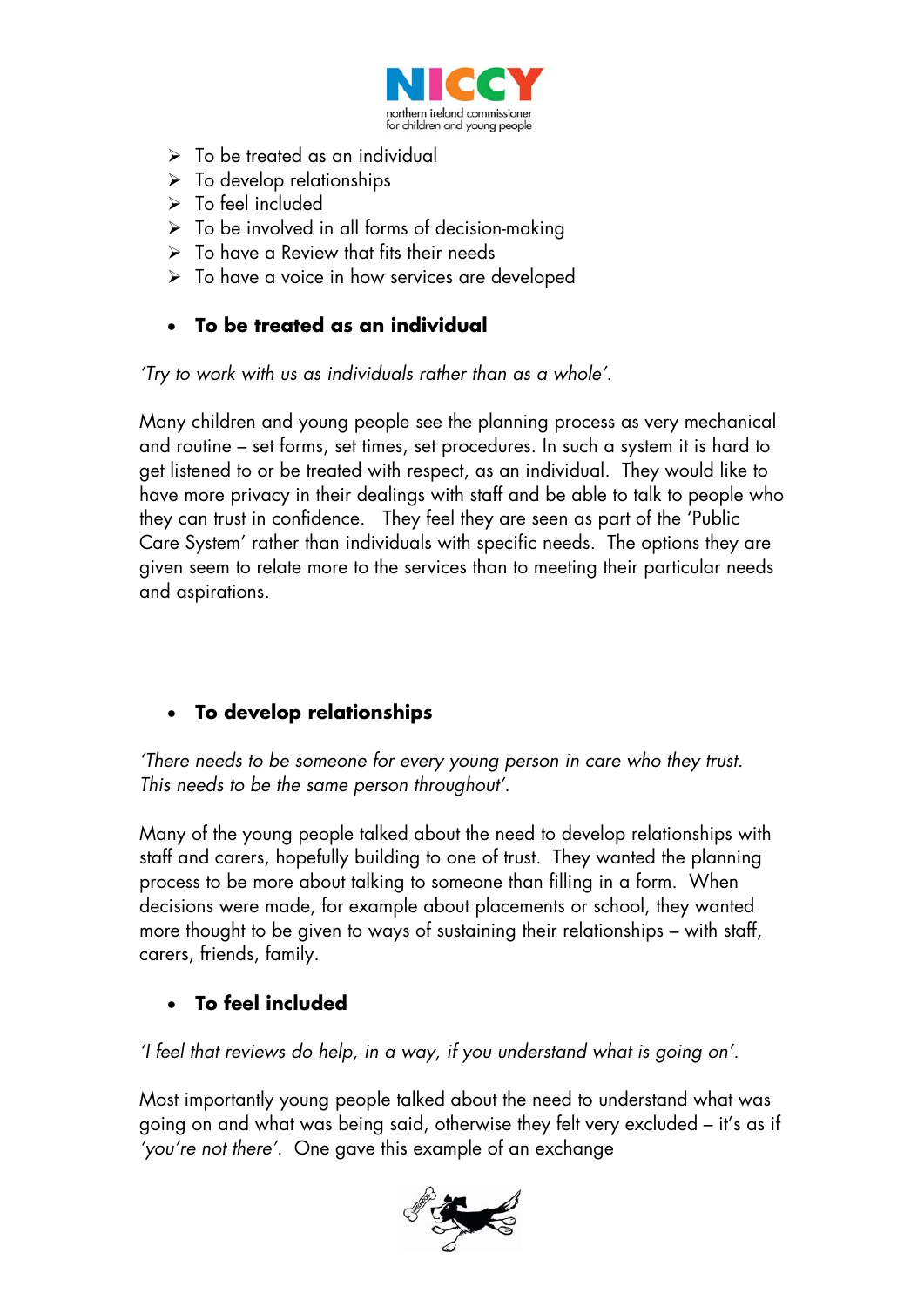

*Me: When can I go home? Social worker: When a risk assessment is completed. Me: I don't even know what a risk assessment is.* 

Excluding children through inappropriate language is particularly acute for younger children or those with communication difficulties, where a range of different media may be appropriate. Triangle (www.triangle-services.co.uk ) is a specialist agency in supporting organisations in gathering the opinions of disabled young people or with communication limitations and can offer many creative suggestions for engaging with young people.

# • **To be involved in all forms of decision-making**

*'It's better to know why something has been decided about you, whatever age you are. If you don't know it can be very confusing'.* 

Young people talked of the need to be involved in all forms of decision-making – the little decisions as well and the major ones - *'To be able to eat between meals if you are hungry'* - so they feel they have some choice and control in their lives. They also wanted a gradual sharing of responsibility, with support when things go wrong. They also recognised that some times it is better if decisions are made for them – so long as they are involved and they are given an explanation for any decision that is made.

## • **To have a Review that fits their needs**

'Meetings would be better if they spoke to everyone individually. Then it *wouldn't feel like everyone was ganging up on you'.* 

*Instead of having a review meeting with everyone in one big room, a child could meet with just one person, like their social worker or the Independent Reviewing Officer to discuss what they want and to make decisions about their care'.* 

Young people were very clear that they wanted meetings to be more personalised – to be arranged with their wishes and needs in mind. They wanted to be well prepared before hand by knowing the purpose of the meeting and what was going to be discussed. They wanted to be consulted about the time and place of any meeting and who was going to be there. Several wanted to be even more involved – helping to design and send out the invitations or even to chair their own meetings.

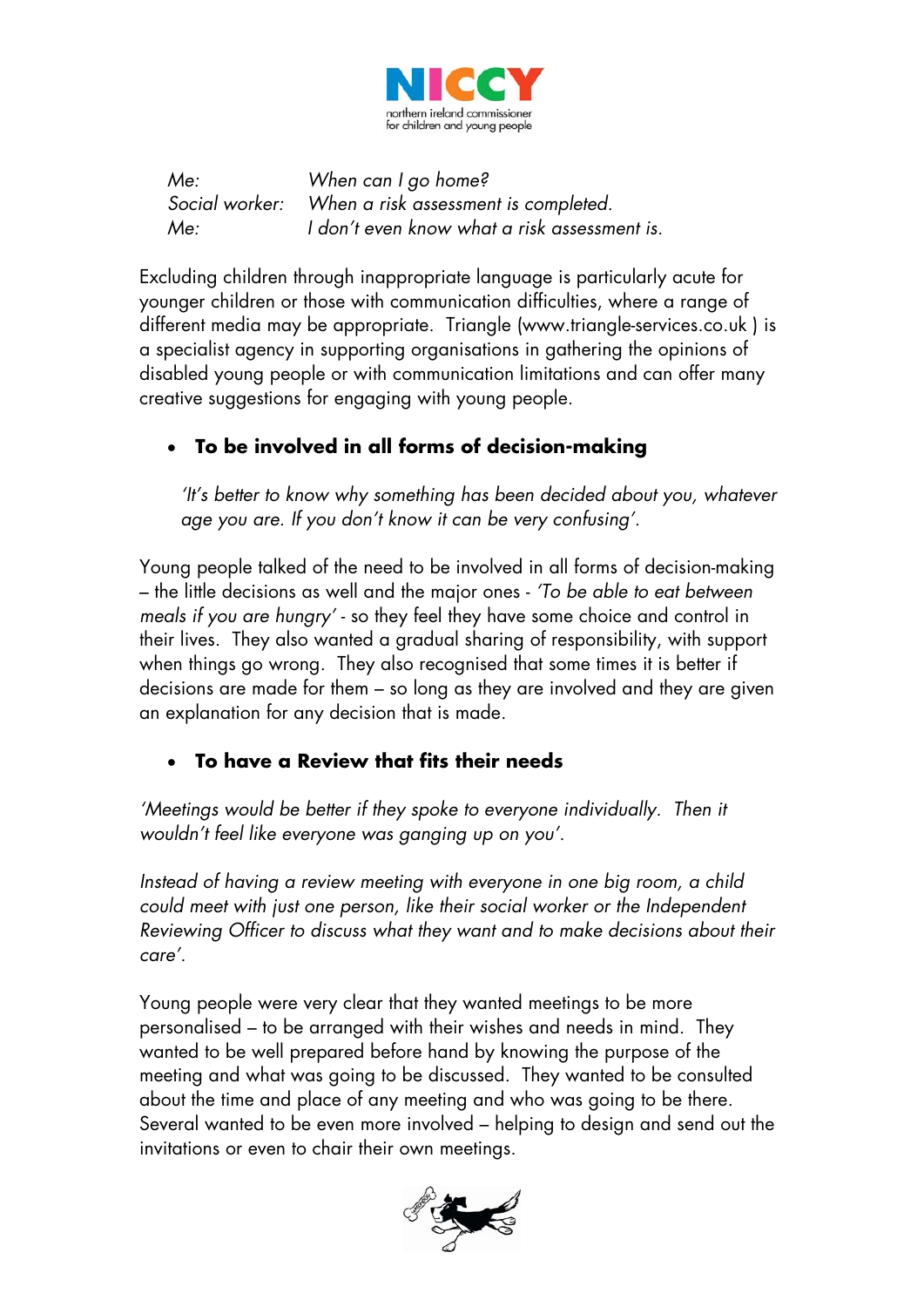

## **Advice from young people to young people**

As well as offering very good advice to professionals some children also had clear advice to offer to other children or young people. This was an important focus of the consultation by NCB, undertaken as background to preparing two Guides for children and young people - MY TURN TO TALK - to help them participate more fully in the care planning process (Lanyon and Sinclair, 2005a and 2005b).

## • **Build a good relationship with an adult you trust**

 *'Find someone you can talk to and tell them. If you don't, nothing will ever change!!!!'* 

*'Be confident and don't be scared. Live for the future and not just for the day! Don't be scared to talk to people because you have got the rest of your life to lead and you can't live unhappily for the rest of your life, you have to do something about it. Talk to someone you know'.* 

## • **Contact another professional for help if you are unhappy with your care**

Children also said that if things were not going their way they should contact their social worker's manager, an advocate, their guardian, the complaint's officer, Voice of the Child in Care (now called Voice) or Children's Rights Officer and ask them to help them. They should also ask for information on their rights.

## • **Be honest about how you feel when speaking out**

'*Don't be afraid to say what you want out loud. Because your say could change things for the better*'.

#### • **Keep calm and make your point in reviews**

*'Listen to whatever is said in your review and then have your say and let everyone either agree or disagree and if so argue your point until it gets through but don't overstep the line!'* 

#### • **Always attend your review**

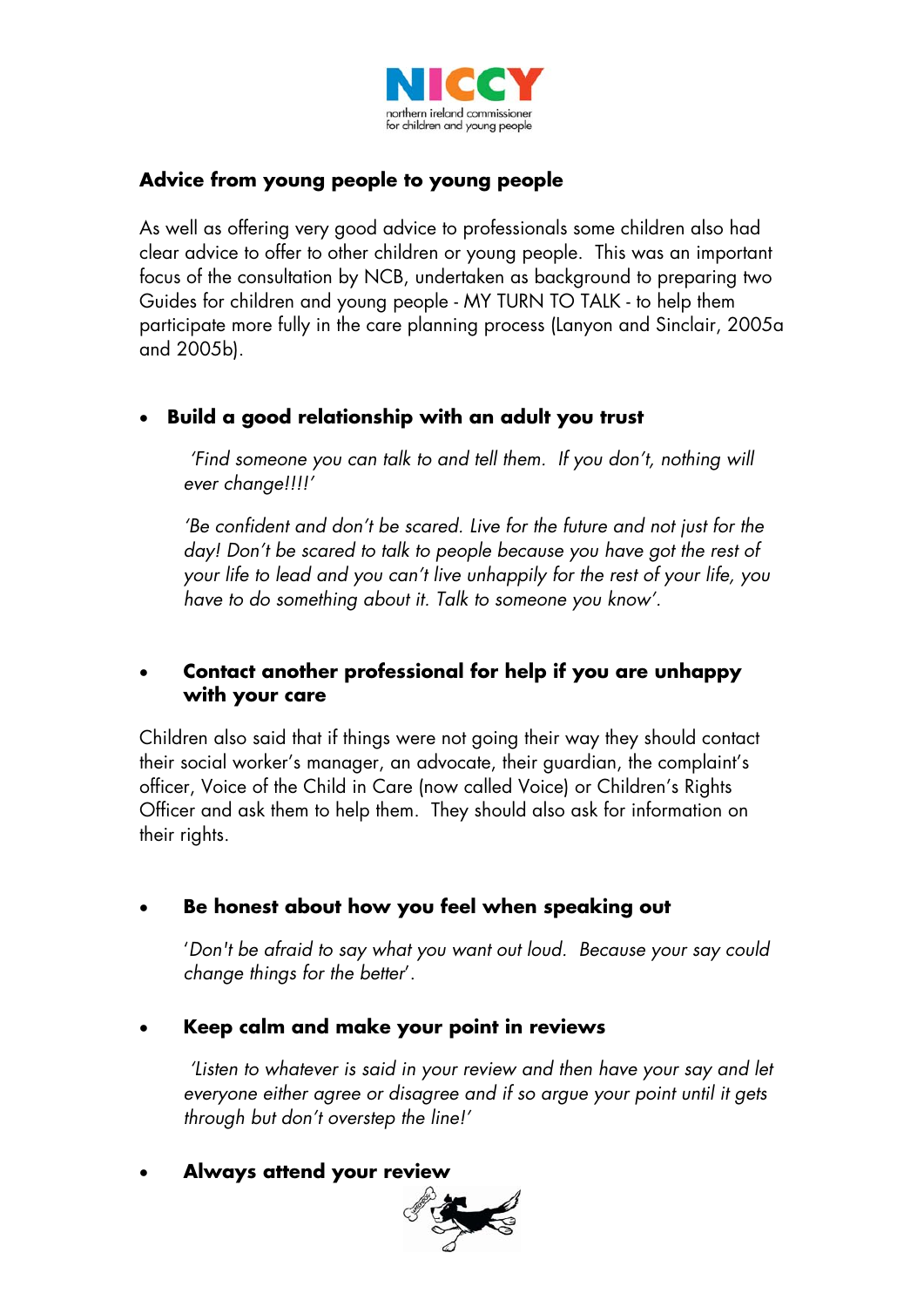

Attend your review meetings and call a review meeting if you think you need one.

*'You can say what you want and they'll take it into consideration what you say'.* 

## • **Behave yourself and don't cause trouble and you will soon go home.**

It also has to be reported that a few children thought the answer lay in their behaviour and their responsibility for that – *'just behave yourself, accept what is being said and then you will soon go home'*.

#### **Summary**

This review of the literature indicates that some progress has been made in the past decade, in the practice of involving children and young people in planning their care. The policy frameworks are in place and supported by a more favourable climate with respect to children's participation.

However it is clear that much still has to be done if children and young people are to feel genuinely involved and correctly believe that they can influence the decisions that are made about them. There are many examples of good practice around that agencies can learn form and useful resources available for social services departments and for children and young people.

Participation in the care planning process is still largely seen as involvement or attendance at review meetings – and many more young people do now attend such meetings. But the evidence suggests that children and young people still experience these very negatively. But they also have many good suggestions

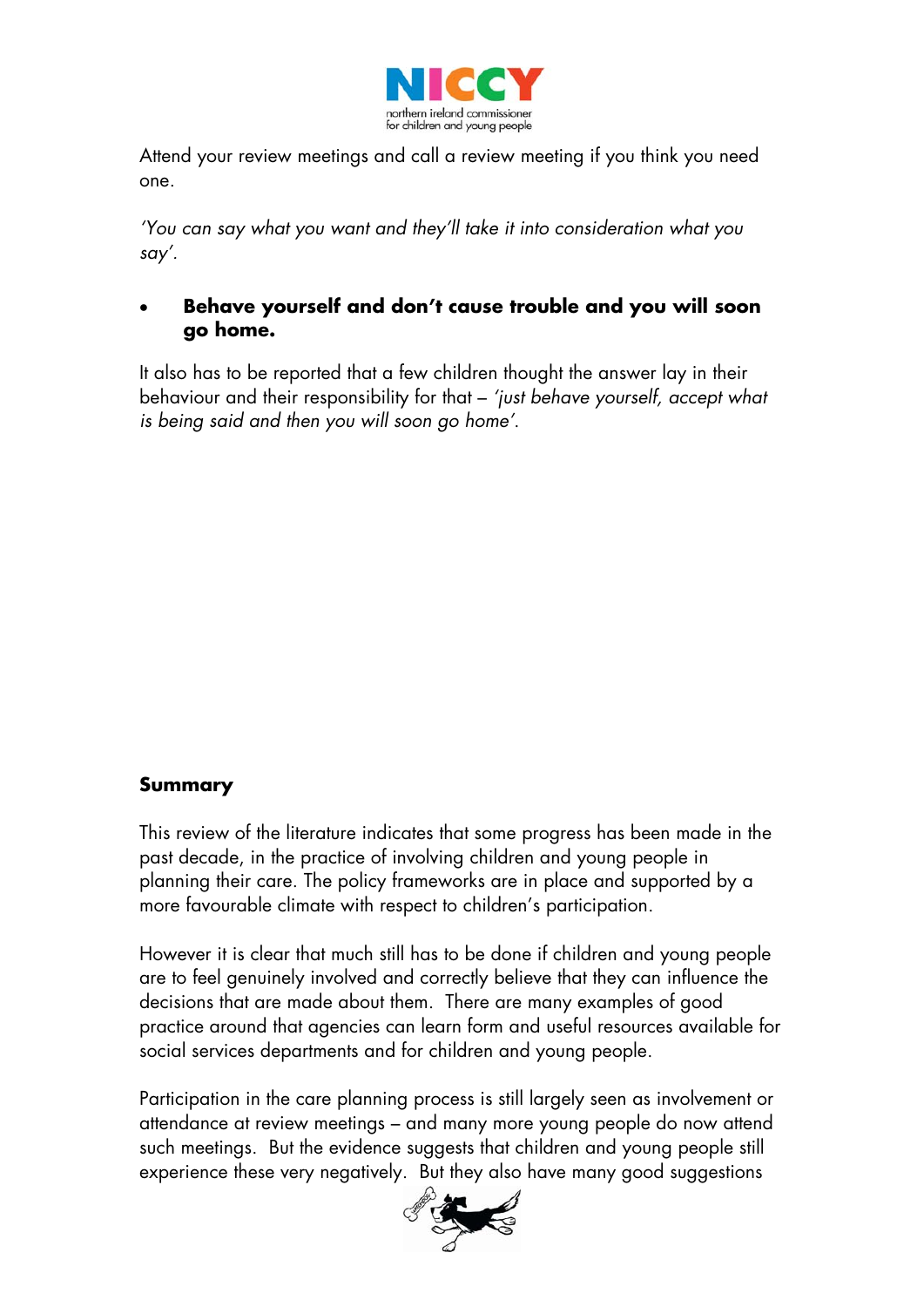

for how these occasions can be improved. Many of their ideas are modest, doable and creative – all are worth listening to, if agencies do want to enhance the quality of the participation of children in care planning.

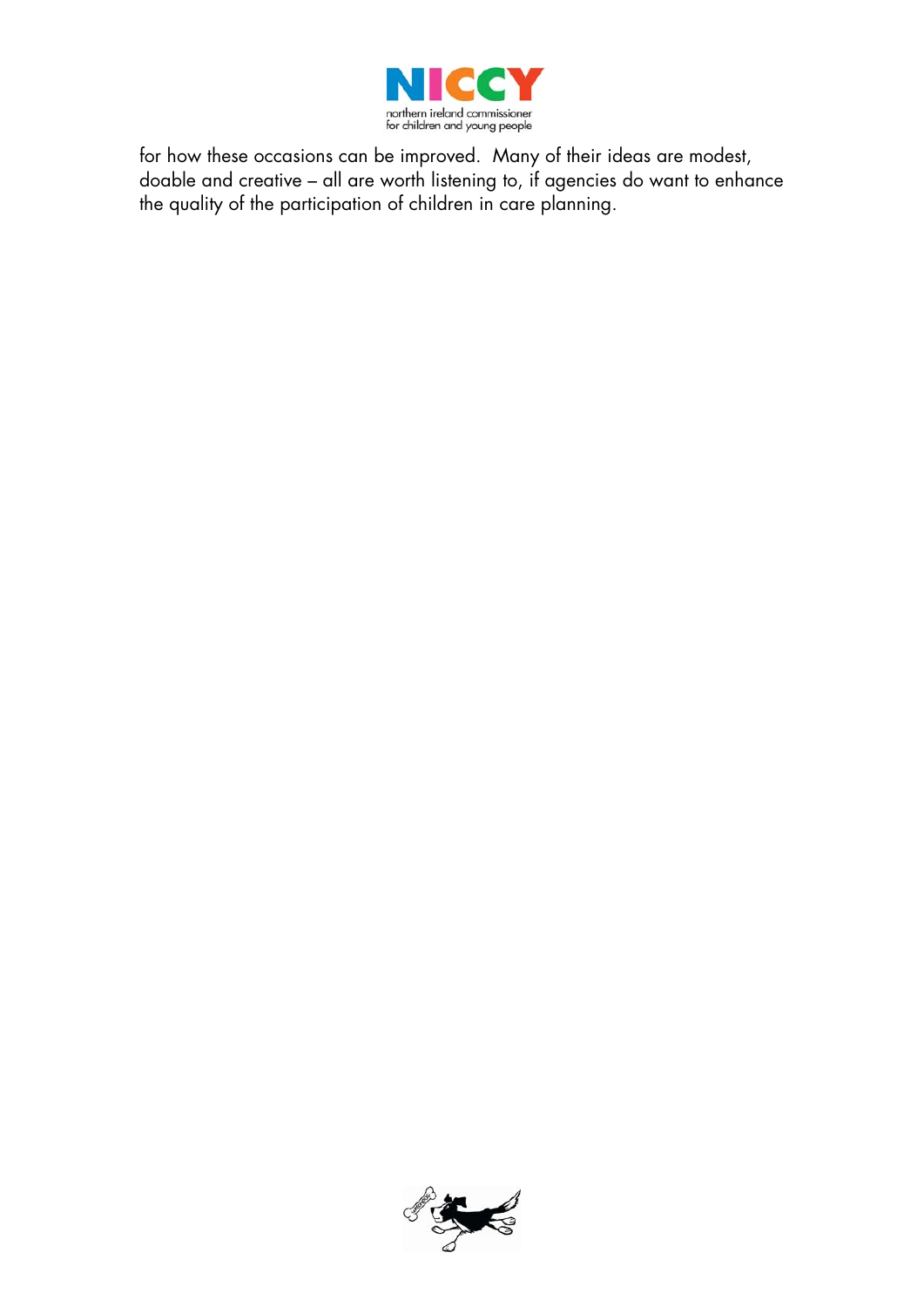

# **Bibliography**

Beresford, B. (2004) On the Road to Nowhere? Young disabled people and transition, *Child: Care, Health and Development*, 30, 6: 581-587.

Boyden, J. and Ennew, J. (1997) *Children in Focus: A manual for participatory research with children,* Stockholm: Radda Barnen.

Cavet, J. and Sloper, P. (2004) Participation of disabled children in individual decisions about their lives and in public decisions about service development, *Children & Society*,18,4: 278-290.

Cleaver, H. and Walker, S. and Meadows, P. (2004) *Assessing Children's Needs and Circumstances: The Impact of the Assessment Framework*, Jessica Kingsley Publications.

Council for Disabled Children (2000) *Second analysis of the Quality protects Action Plans: Services for disabled children and their families*, CDC.

Davies, L.(2003) *Review of Reviews: Young people's experience and Views of Statutory Reviews*, Peterborough City Council.

Department for Education and Skills (2005) 'About the Integrated Children's System' <http://www.dfes.gov.uk/integratedchildrenssystem/about/>

Department for Education and Skills (2005) *Children's trusts Developing Integrated Services for Children in England*, RB 617, UEA with NCB.

Department of Health (1995) *Looking After Children: good parenting, good outcomes - training resources pack*.

Department of Health (1998) *Someone Else's Children: inspections of planning and decision making for children looked after and the safety of children looked after.*

Department of Health (1999) *Care Plans and Care Proceedings under the Children Act 1989, (LAC (99) 29.*

Department of Health (2000) *Guidance on the Education of Children and young people in public care*. Local Authority Circular LAC(2000)13 London: DH.

Department of Health (2001) *The Children Act Now: Messages from Research*,

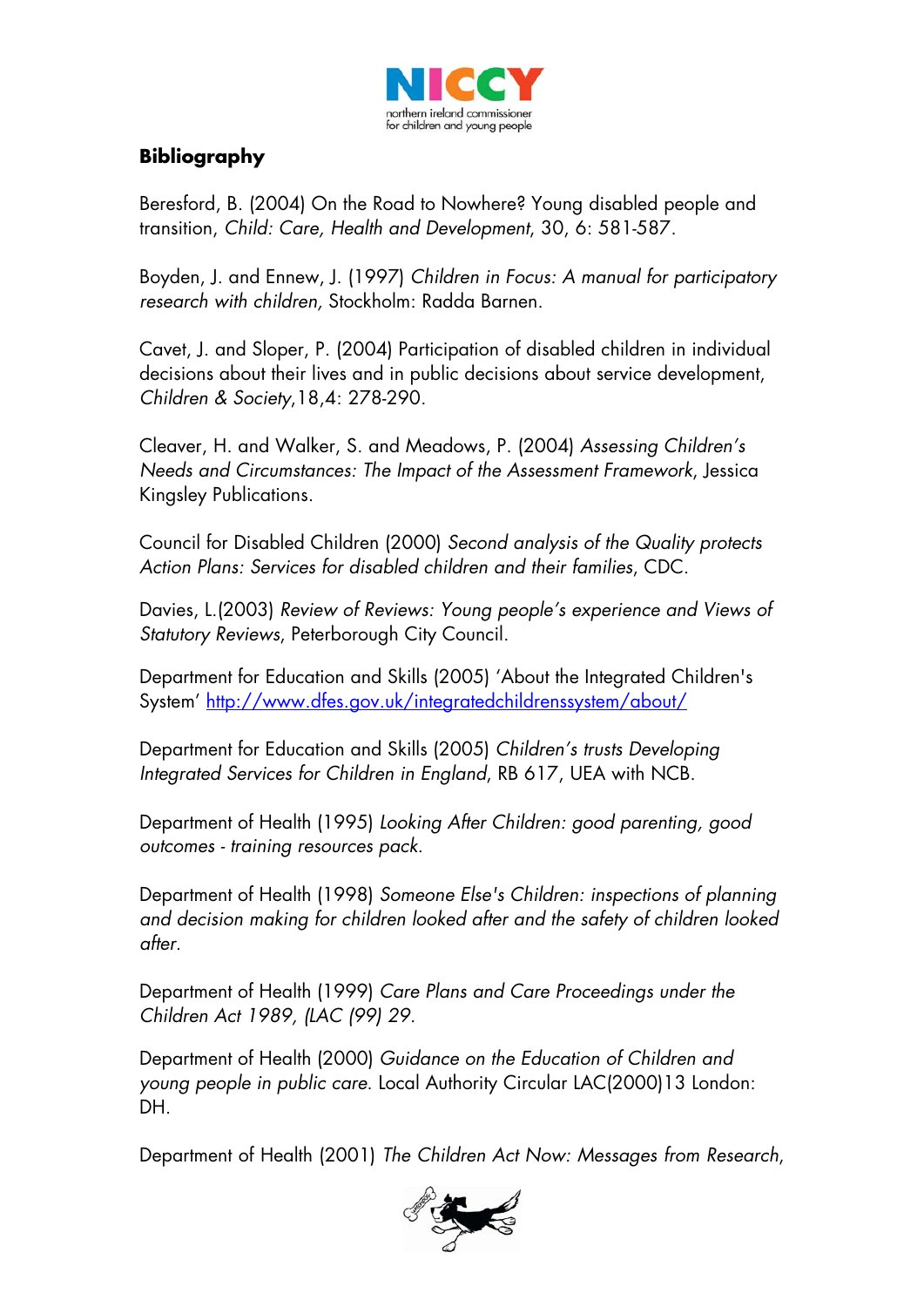

London: The Stationery Office.

Department of Health (2002a) *New Guidance on Promoting the Health of Looked After Children,* Children's Act (Miscellaneous Amendments) (England) Regulations 2002, Local Authority Circular LAC(2002)16, London: DH.

Department of Health (2002c) *Listening, Hearing and Responding: Department of Health Action Plan: Core principles for the involvement of children and young people*, London: The Stationery Office.

Department of Health and Social Security (1985) *Social Work Decisions in Child Care* THE PINK BOOK, London: HMSO.

Department of Health and Social Services. Northern Ireland (1999) *Planning to Care: an overview report of care planning for children subject to statutory intervention in Northern Ireland,* DHSS.

Department of Health, Department for Education and Employment and Home Office (2002b) *Framework for the Assessment of Children In Need and their Families,* TSO.

Franklin, A. and Sloper, P. (2005) Participation of Disabled children and young people in decision-making: A survey of current and recent activities in England, *British Journal of Social Work*  (http://bjsw.oxfordjournals.org/cgi/content/abstract/bch306v1).

Grimshaw, R. and Sinclair, R. (1997) *Planning to Care: regulation, procedure and practice under the Children Act 1989*. NCB.

Hart, Roger. (1997) *Children's Participation: The Theory and Practice of Involving Young Citizens in Community Development and Environmental Care*, New York: Unicef.

Harwin, J. and Owen, M. (2002) A study of care plans and their implementation and relevance for Re W and B and Re W (care plan) *in* Thorpe, Lord Justice and Cowton, C (eds.) *Delight and Dole: the Children Act 10 years on,* Family Law.

Harwin, J., Owen, M., Locke, R. and Forrester, D. (2003) *Making Care Orders Work: a study of care plans and their implementation.* TSO.

Horgan, G (1998) Involving children and young people in care planning, *Research Policy and Planning,* 16, 3:16-22.

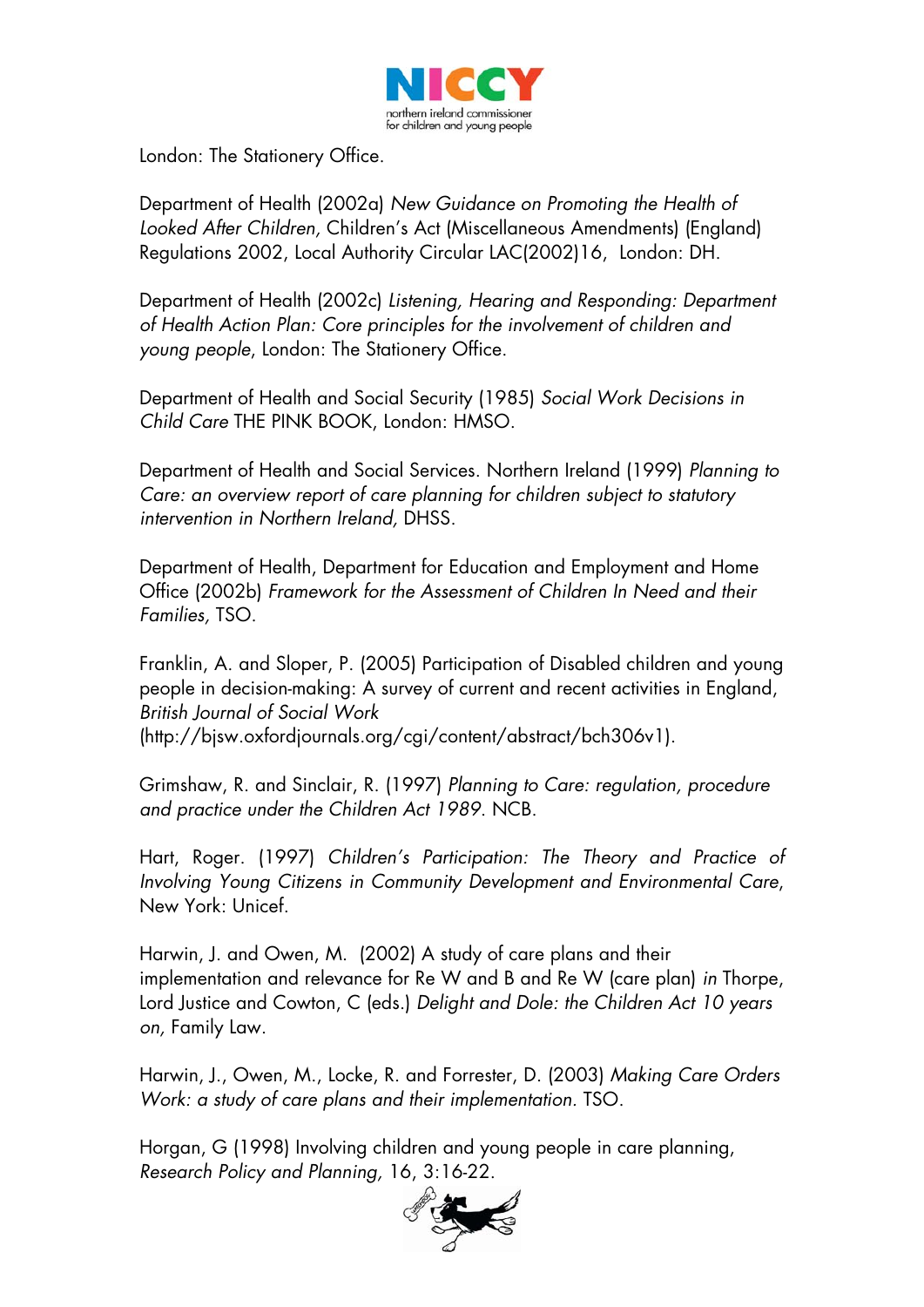

Horgan, G. and Sinclair, R.(1997) *Planning for Children in Care in Northern Ireland.* NCB.

Kelly, B. and Monteith, M. *(*2003) *Supporting disabled children and their families in Northern Ireland: A Research and Policy Review*, National Children's Bureau.

Kelly, B. & Sinclair, R. (2003) C*hildren from cross-community families in public care in Northern Ireland,* London: National Children's Bureau.

Kelly, B. (2002b) *Disabled Children as Active Citizens* Child Care in Practice Volume 8, 3: 220-222.

Kilkelly, U., Kilpatrick, R., Lundy, L. Moore, L., Scraton, P. Davey, C., Dwyer, C. and McAlister, A. (2005) *Children's Rights in Northern Ireland*, NICCY and Queens' University of Belfast.

Kirby, P., Lanyon, C., Cronin, K., and Sinclair, R. (2003) *Building a culture of participation: involving children and young people in policy, service planning, delivery and evaluation,* Research report. London: Department for Education and Skills.

Lanyon, C and Sinclair, R (2005a) *My Turn to Talk: A guide to help young people in care aged 12 or older have a say in how they are looked after*, London: National Children's Bureau.

Lanyon, C. and Sinclair, R. (2005b) *My Turn to Talk: A guide to help children in care aged 11 or younger have a say in how they are looked after,* London: National Children's Bureau.

Lanyon, C. and Sinclair, R. (2005c) *Children's Views of the Care Planning Progress*, NCB.

McNeish, D., Newman, T., and Roberts, H. (eds.) (2002) *What works for children? Effective services for children and families,* Buckingham: Open University.

Milner, S. and Sneddon, H. (2003) *Changing Lives or Changing Locations? Report of the Adolescents in Substitute care Study*, ICCR, QUB.

Monteith, M. and Cousins, W. (1999) *Children and Young People with Disabilities in Northern Ireland Part Three: Social Services Developments and* 

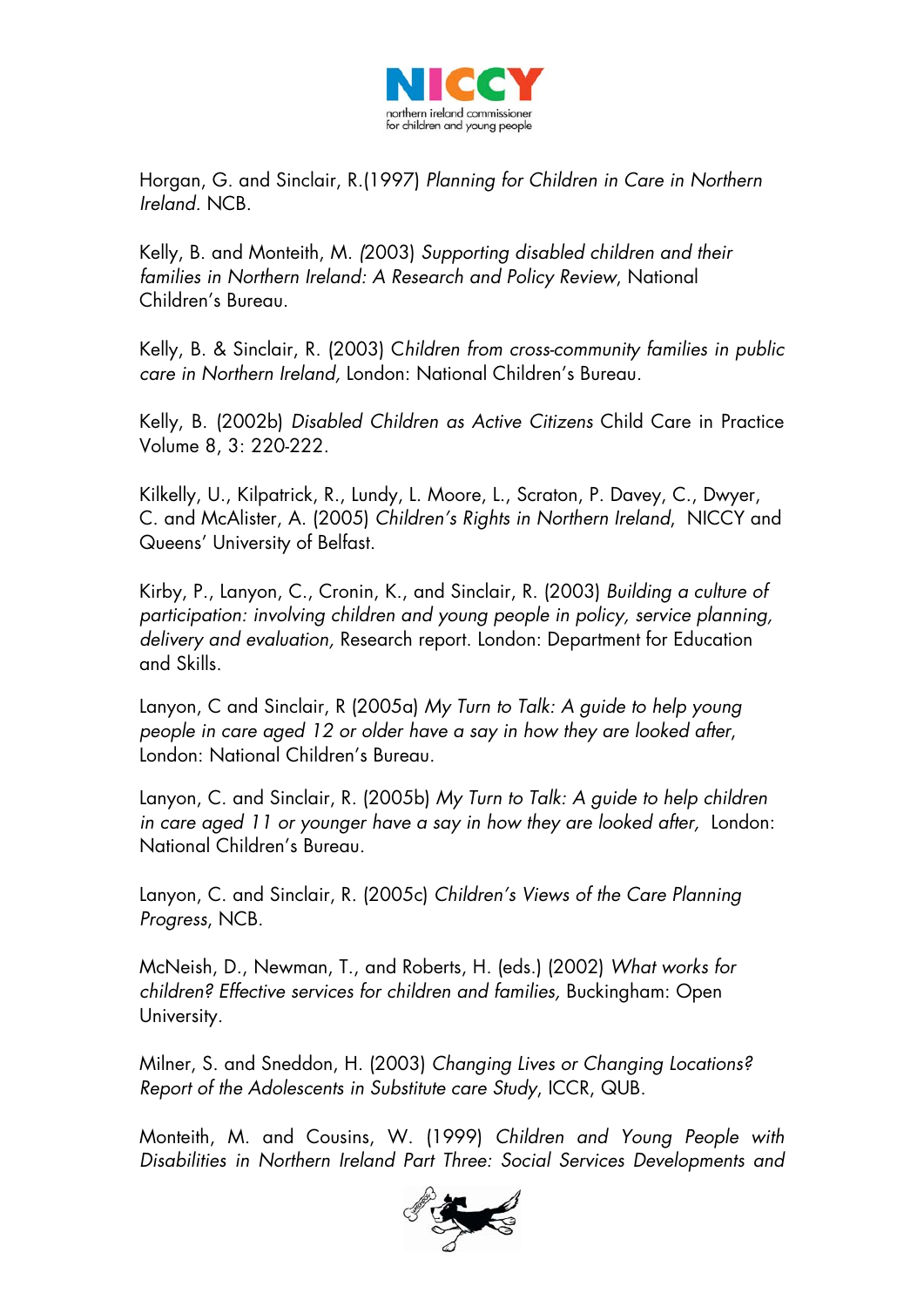

*the Impact of the Children (NI) Order 1995,* Centre for Child Care Research, Belfast:Queen's University.

Monteith, M. and Sneddon, H. (1999) *Children and Young People with Disabilities in Northern Ireland Part Two: The Circumstances, Experiences and Aspirations of Young People with Disabilities Making the Transition to Adulthood,* Centre for Child Care Research, Belfast: Queen's University.

Monteith, M. McLaughlin, E., Milner, S. and Hamilton, L. (2002) *Is Anyone Listening? Childhood Disability and Public Services in Northern Ireland,* Belfast: Barnardos.

Morris, J. (1998 a and b) *Still Missing: Vols. 1 & 2: The experiences of disabled children and young people living away from their families* and *Disabled children and the Children Act,* The Who Cares? Trust.

Munro, E. (2001) 'Empowering Looked After Children', *Child and Family Social Work*, 6: 129-137.

OFMDFM (2004) *Make it R Wrld 2: Consultation on a draft Strategy for Children and Young People in Northern Ireland*, Children and Young People's Unit.

Reynolds, M (2000) Findings from the care planning inspection*, Child Care in Practice*, 6, 2: 147-155.

Robbins, D. (2001) *Transforming Children's Services : An evaluation of local responses to the QP programme Year 3.*

Sinclair R. (1998) Involving children in planning their care*, Child & Family Social Work, 3: 137-142.* 

Sinclair, R. (2004) Participation in Practice: Making it Meaningful, Effective and Sustainable, *Children & Society,* 18:106 – 118.

Social Services Inspectorate (1997) *Fostering in Northern Ireland Children and their Carers*, DHSSPS: Belfast.

Social Services Inspectorate and Department of Health and Social Services. Northern Ireland (1999) *Planning to Care: an overview report of care planning for children subject to statutory intervention in Northern Ireland,* DHSS.